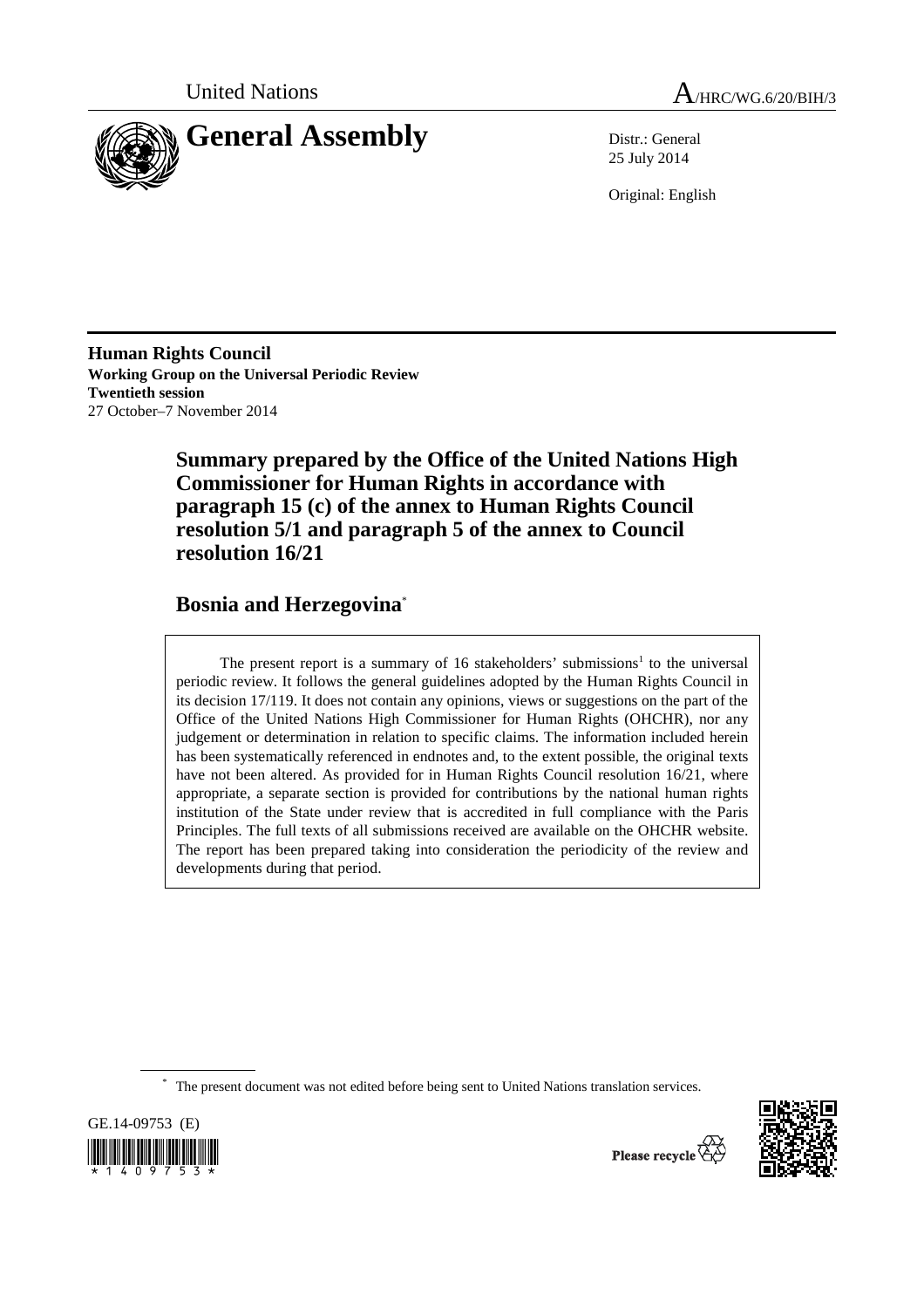# **I. Information provided by the national human rights institution of the State under review accredited in full compliance with the Paris Principles**

1. The Ombudsman Institution (Ombudsman) stated that there had been a visible lack of effective measures aimed at the implementation of recommendations made in the first  $UPR<sup>2</sup>$ 

2. In relation to Optional Protocol to the Convention on the Rights of the Child on Sale of Children, the Ombudsman noted amendments to the criminal legislation. However the Government had not taken adequate measures to ensure the application of the laws and education of professionals in areas covered by the Optional Protocol.<sup>3</sup>

3. A national action plan on human rights with a strategic approach that would ensure protection and improvement of human rights had still not been adopted.<sup>4</sup>

4. The National Preventive Mechanism defined in Optional Protocol to the Convention against Torture and Other Cruel, Inhuman or Degrading Treatment or Punishment had not been established, despite the Government's decision to do so. Adequate resources were a pre-condition for its realization.<sup>5</sup>

5. There was a lack of the direct application of international standards resulting from insufficient training of officials, especially police, judges, prosecutors and social workers.<sup>6</sup>

6. Consolidation of the new unified Ombudsman Institution ended in 2010, but there had been a trend of providing decreasing resources to it, despite the additional mandates it was receiving.<sup>7</sup> A new parliamentary procedure that would ensure its financial independence was needed.<sup>8</sup> Government needed to show more understanding of the recommendations of the International Coordinating Committee of National Human Rights Institutions in order for it to retain its "A" Status.<sup>9</sup>

7. The Law on the Prohibition of Discrimination (LoPD) included an obligation to create a separate budget for the work of the Ombudsman's Anti-Discrimination Department, but that this had never been implemented.<sup>10</sup> Judges lacked of awareness of the LoPD and there was limited jurisprudence*.* 11

8. Ethnic issues dominated public discourse, this marginalized gender equality, including the implementation of the Convention on the Elimination of Discrimination against Women.<sup>12</sup>

9. Many women were engaged in "black market" employment in the service sectors and had limited access to managerial and other well-paid positions.13 Affirmative action was not used and employment stimulation programmes were not adapted to women*.* 14

10. In 2010 prohibition of hate crimes was incorporated into the Criminal Codes of the Republika Srpska and Brčko District. Adoption of similar amendments in the Federation of Bosnia and Herzegovina (the Federation) would contribute to addressing insecurity and mistrust between communities.15 The authorities should consider measures, including an awareness-raising campaign on complaints procedures under the LoPD, to combat hate speech.<sup>16</sup>

11. There was no unified reliable database on women victims of rape and other forms of violence committed during the 1992-1995 war.17 The Criminal Codes were not harmonized in this area and prosecutions proceeded slowly.18 A programme to improve the position of women victims of sexual violence and torture had not been adopted, although a draft law had been prepared.<sup>19</sup> There was a lack of judicial investigations into threats made to victims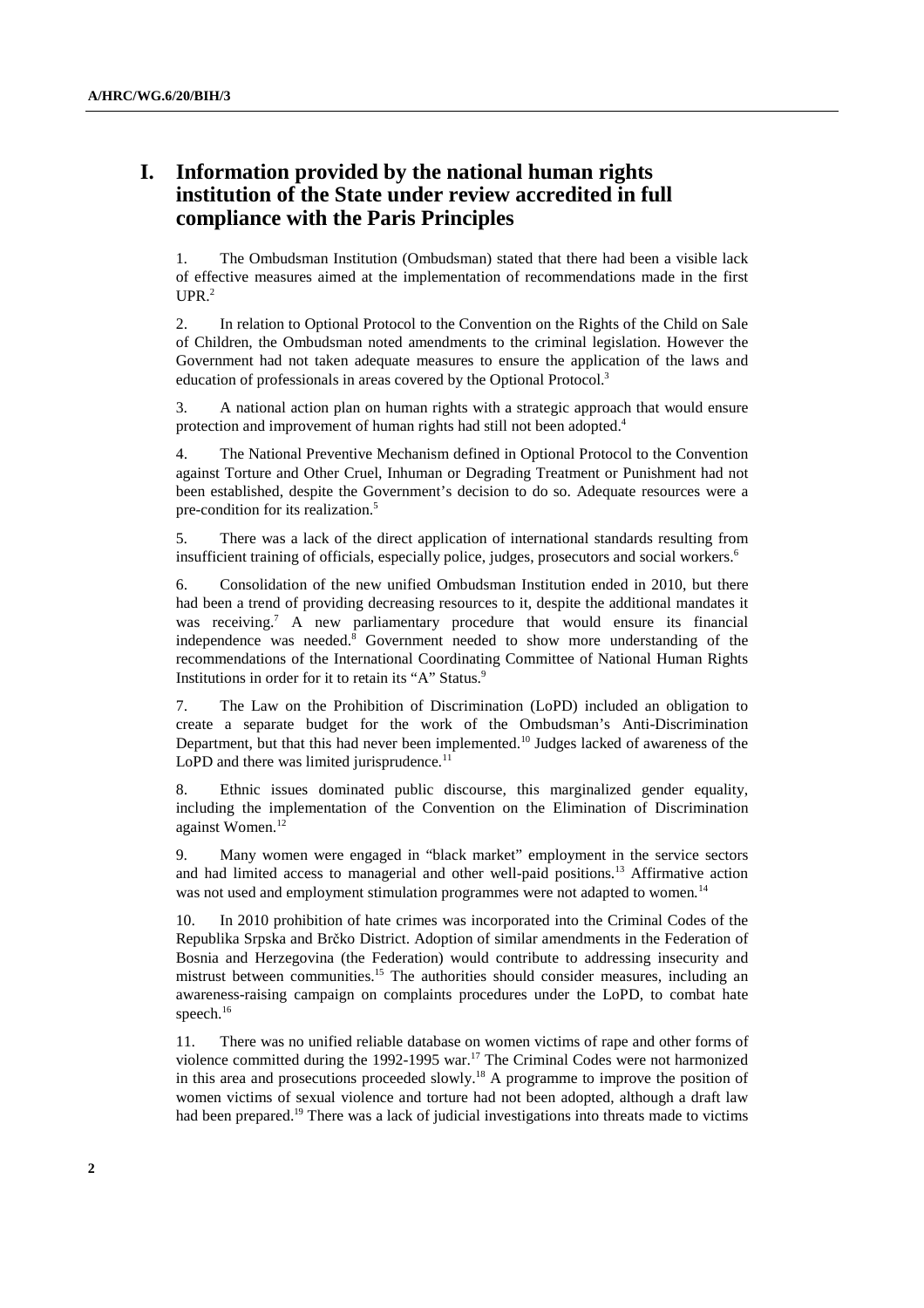after they had testified.<sup>20</sup> The State should establish and adequately fund a national network to support victims and witnesses of sexual violence using the experience of nongovernmental organizations  $(NGOs)^{21}$ 

12. The State Strategy on Transitional Justice had not been adopted.<sup>22</sup> Progress had been made in records and databases within the National Strategy for War Crimes, however, efforts were needed in relation to witness protection and regular reporting to see full implementation of the Strategy. $^{23}$ 

13. The system of safe houses for survivors of domestic violence was unsustainable; responses were ineffective, often resulting in deaths.<sup>24</sup> There was a lack of awareness about the existence of protection mechanisms and slow procedures caused victims to fear reporting acts of violence.<sup>25</sup>

14. Increased resources and support were needed for social work centres and there was insufficient sensitivity on the part of teachers and professionals to the needs of children, particularly in the detection and prevention of violence against children.<sup>26</sup>

15. Measures were needed to protect religious freedom including reporting on attacks on religious sites and increasing community education on the issue in places affected by frequent attacks.27 Measures to establish trust between communities and overcome divisions should be intensified. Programmes should be included within school curricula.<sup>28</sup>

16. The Ombudsman was concerned about initiatives to amend the Freedom of Access to Information Act which would significantly limit its application.<sup>29</sup>

17. Attacks on journalists and human rights defenders were increasingly frequent. Most cases of attacks on the latter remained unresolved.<sup>30</sup> It was necessary to investigate them rapidly and transparently.<sup>31</sup> Whistle-blowers needed protection through legislation.<sup>32</sup>

18. Discrimination against women was seen in the appointments to leadership positions in state-owned companies and women were not sufficiently represented in political decision-making.<sup>33</sup>

19. The Poverty Reduction Strategy adopted ten years ago had not been implemented.34 More attention was needed to address issues of economic and social rights.<sup>35</sup>

20. There were no measures to ensure equal access to healthcare. Access differed according to the place of residence.36

21. There were numerous problems in education which required a strategic approach to eliminate discrimination, segregation, assimilation and politicization.<sup>37</sup>

22. There were was no uniform definition of disability and no accurate statistics on persons with disabilities.38 Persons with disabilities who had adapted to life in the community were being returned to closed facilities.<sup>39</sup> Laws on standards for physical access to public buildings were not being interpreted in the best interest of persons with disabilities.<sup>40</sup>

23. The Ombudsman's 2013 special report on the situation of the Roma included recommendations to all levels of government on their rights to employment, healthcare and education.<sup>41</sup>

24. The Ombudsman was still receiving complaints under Annex VII of the General Framework Agreement for Peace in Bosnia and Herzegovina (Dayton Peace Agreement) relating to the right to return of refugees and internally displaced persons, because the political, economic and social conditions were not being fulfilled.<sup>42</sup>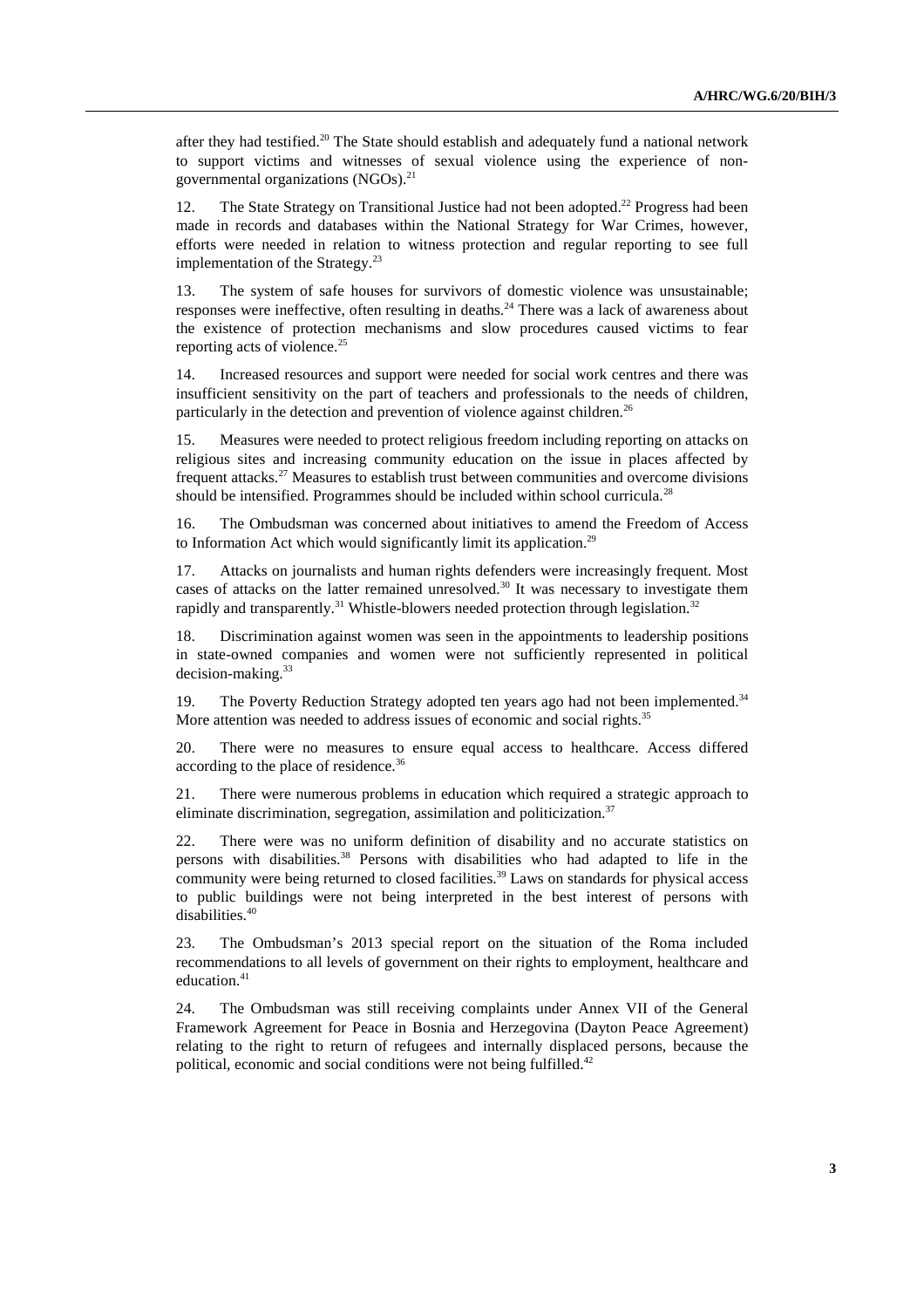# **II. Information provided by other stakeholders**

## **A. Background and framework**

## **1. Scope of international obligations**

25. Joint Submission 6 (JS6) noted that in 2012 Bosnia and Herzegovina ratified the Council of Europe (CoE) Convention on the Protection of Children against Sexual Exploitation and Sexual Abuse.<sup>43</sup> Joint Submission 2 (JS2) stated that nothing had been done to publicly promote the content of this convention.<sup>44</sup>

## **2. Constitutional and legislative framework**

26. Numerous submissions referred to the 2009 Grand Chamber judgment of the European Court of Human Rights (ECtHR) in the case of Sejdić and Finci v. Bosnia and Herzegovina and called for its implementation so as to remove discriminatory provisions limiting the rights of persons not belonging to the three named "constituent peoples" (Bosniaks, Croats and Serbs) to stand for election to the House of Peoples of the Parliament and Presidency.45 Minority Rights Group (MRG) mentioned the consequent political marginalization of minority groups; the link to the sustainable return of displaced persons; and that at least 20 laws and regulations needed to be amended.<sup>46</sup> According to the Internal Displacement Monitoring Centre (IDMC-NRC), the Government reported the preparation of changes to the Constitution and Electoral Law at the first UPR, but as at the end of 2013 the changes had still not been made. $47$ 

27. JS6 and JS2 noted that further changes were necessary to harmonize legislation with international standards in the area of protection of children from sexual abuse.<sup>48</sup>

## **3. Institutional and human rights infrastructure and policy measures**

28. JS2 stated that the country had not shown willingness to implement the human rights standards which it had committed itself to.<sup>49</sup> Joint Submission 5 (JS5) stated that the coordinating body for the monitoring of the implementation of UPR recommendations had not been established and that the failure to implement UPR recommendations was a result of the lack of political will and poor coordination.<sup>50</sup>

29. JS6 mentioned that civil society organisations were still faced with inadequate legislation and an unfavourable legal position, although they had been major driving forces behind activities for the protection of children's rights. $51$ 

30. JS2 stated that nothing had been done to improve the situation of the Ombudsman Institution<sup>52</sup> and MRG that it was unable to carry out its mandate.<sup>53</sup> The Organization for Security and Co-operation in Europe (OSCE) Mission to Bosnia and Herzegovina (OSCE-BIH) called for the Ombudsman to be given adequate resources and for local authorities to recognize its mandate.<sup>54</sup>

## **B. Implementation of international human rights obligations, taking into account applicable international humanitarian law**

## **1. Equality and non-discrimination**

31. Mentioning discrimination in employment, health and social protection in particular, JS2 stated that not enough had been done to fulfil the recommendations of the Committee on the Elimination of Discrimination against Women and the Committee on the Elimination of Racial Discrimination.<sup>55</sup> The Law on Gender Equality was not being implemented.<sup>56</sup>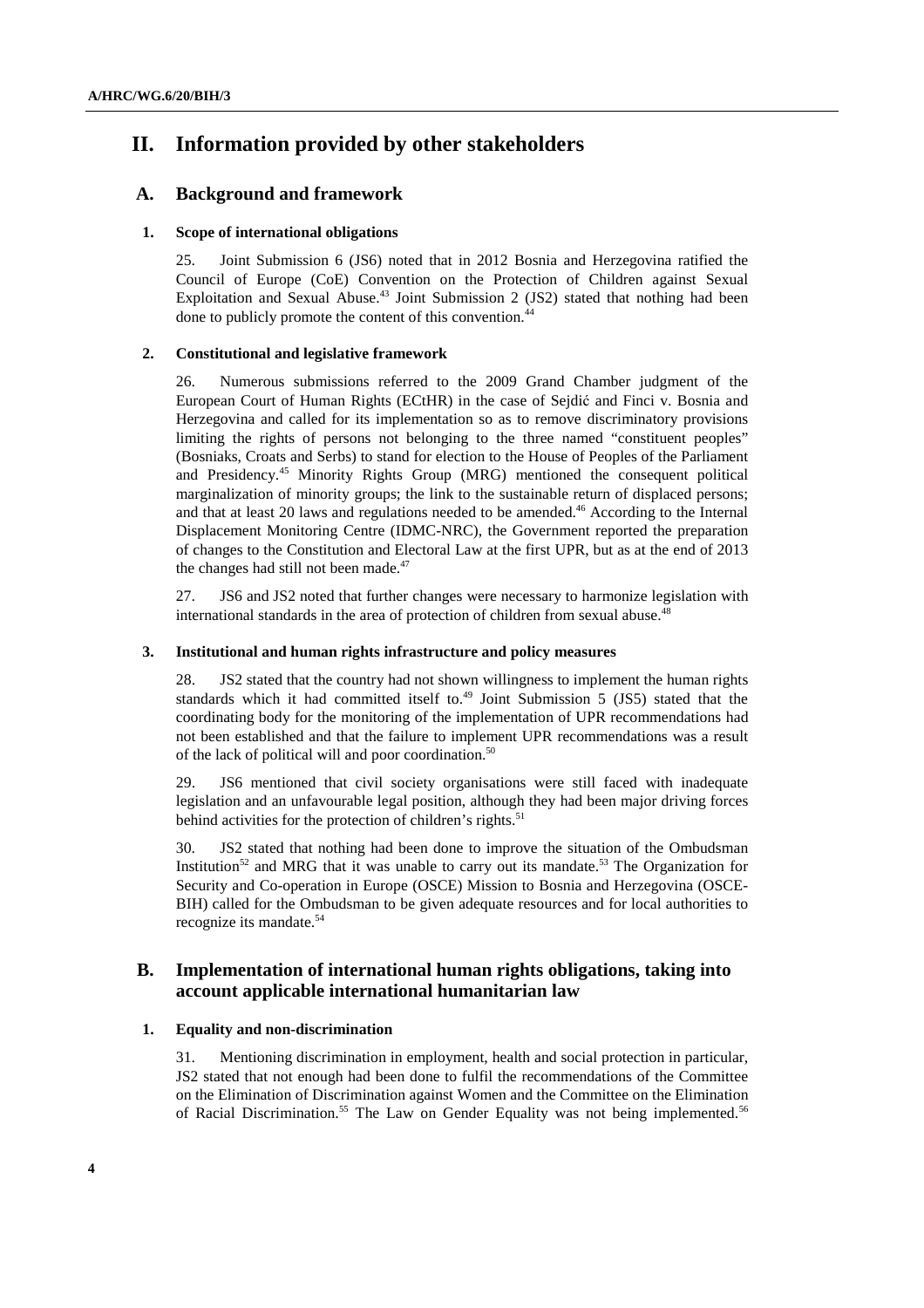OSCE-BIH noted that discrimination continued to be institutionalized<sup>57</sup> and JS2 that a system of collecting and recording incidents of discrimination had not been established.<sup>58</sup>

32. JS5, OSCE-BIH and MRG observed that implementation of the LoPD had been limited.<sup>59</sup> MRG noted that despite widespread discrimination against members of minorities, very few of them had brought cases under the Law.<sup>60</sup> It was concerned about the general lack of understanding of the Law and the concepts it included among officials, the public and minority communities.<sup>61</sup> There was a lack of protection from victimisation for participants in proceedings.<sup>62</sup> JS5 noted that few cases had been brought on grounds of discrimination based on gender, social class, race or disability although such discrimination was common.<sup>63</sup> OSCE-BIH considered that the lack of a comprehensive legal aid system contributed to the weak implementation.<sup>64</sup> Joint Submission  $\frac{1}{4}$  (JS4) noted that disability was not listed as one of the prohibited grounds for discrimination.<sup>65</sup> JS5 considered that the definitions of "sexual orientation" and "gender expression" in the LoPD were erroneous and that discrimination on grounds of sexual orientation was not adequately recognized.<sup>66</sup>

33. OSCE-BIH noted the Gender Action Plan (2013-2017) and recommended providing adequate resources for its implementation.<sup>67</sup> JS2 noted that a large number of measures in the previous Plan were delayed or unimplemented and observed the continuing discrimination against women.<sup>68</sup>

34. Human Rights Watch (HRW) stated that discrimination, threats, and attacks against lesbian, gay, bisexual and transgender people and activists remained a concern.<sup>69</sup> JS2 noted the lack of prosecutions and public condemnation of the incidents.<sup>70</sup> JS5 called for amendments to the criminal codes to make hate speech based on sexual orientation a criminal offence. $71$ 

#### **2. Right to life, liberty and security of the person**

35. CoE referred to the considerable number of allegations of severe physical illtreatment by police, particularly at the Banja Luka Central Police Station, and the lack of follow-up when complaints were made.<sup>72</sup>

36. CoE stated that with the exception of Banja Luka prison hardly any allegations of ill-treatment by prison staff were received.<sup>73</sup> It referred to concerns on prison conditions, including the need to improve healthcare services and introduce systematic procedures for recording and reporting injuries.<sup>74</sup> Concerns were also mentioned over overcrowding, staffing levels and other safeguards in three psychiatric units.<sup>75</sup>

37. OSCE-BIH noted that combatting domestic violence was a priority and had been articulated through strategies at state and entity level.<sup>76</sup> JS2 highlighted differences between recently-adopted laws in the entities which resulted in legal uncertainty and inequality in the protection of victims.<sup>77</sup> Prison sentences were seldom imposed resulting in questionable preventive effects.<sup>78</sup> Measures needed to be applied equally to protect women from certain vulnerable groups.<sup>79</sup> A lack of systematized data collection also hindered the prevention of violence against women.<sup>80</sup>

38. JS2 noted the Action Plan for Children (2011-2014), but stated that funding had not been provided at any level of government.<sup>81</sup> JS6 called for adequate resourcing of and full implementation of the Strategy to Combat Violence against Children (2011-2015).<sup>82</sup> The Council for Children for Bosnia and Herzegovina was functioning, but JS2 was concerned that it depended on UNICEF budget support in 2014.<sup>83</sup>

39. The Global Initiative to End All Corporal Punishment of Children stated that while the laws in the Republika Srpska clearly stated that parents must not impose physical punishment on children, the same clarity had not been achieved in the legislation of the Federation and Brčko district.<sup>84</sup>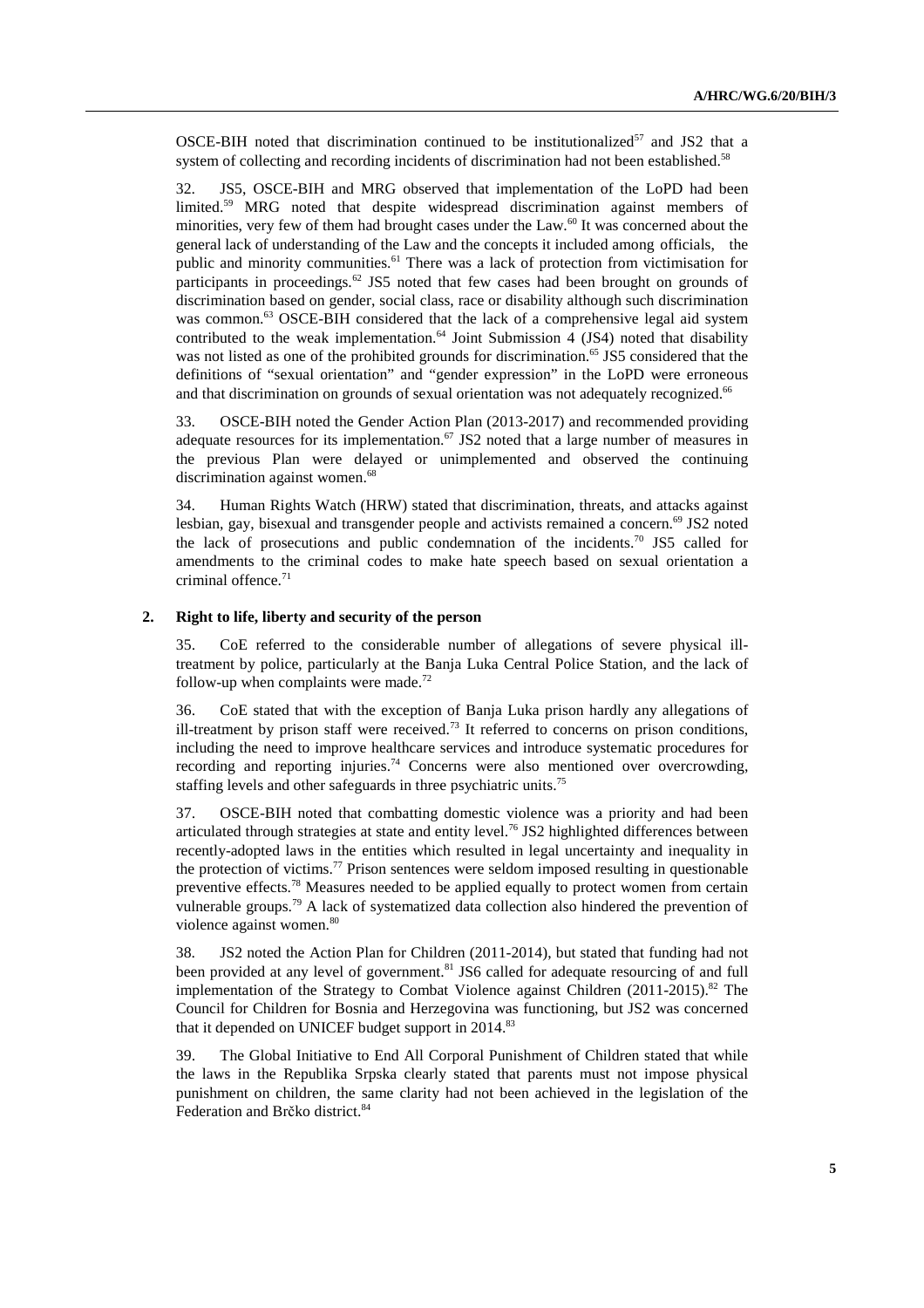40. JS6 was concerned that the decentralization of social services had implications for the protection of children at risk of committing violence and abuse in homes and schools.<sup>85</sup> The majority of cases of violence involving children were going unreported. $86$  The increasing danger of cyber bullying was unrecognized.<sup>87</sup> Easy access to small weapons was also increasing the potential for violence.<sup>88</sup>

41. JS2 noted discrepancies between the legal protection of street children between the the different jurisdictions.<sup>89</sup> The only data on street children was being compiled by NGOs which themselves relied largely upon international donors to provide support to these children.<sup>90</sup>

42. JS2 stated that the basic provisions of the criminal codes had been harmonised with international standards in relation to trafficking in human beings, but human trafficking was not a criminal act in the Criminal Code of the Federation.<sup>91</sup> IDMC-NRC indicated that trafficking victims were increasingly internally-displaced women from female-headed households as well as Roma women and girls.<sup>92</sup> CoE and IDMC-NRC called for increased attention to the identification of victims.<sup>93</sup> CoE mentioned child victims in particular.<sup>94</sup>

43. JS2 noted the Mine Action Strategy (2009-2019). The affected area had reduced significantly by 2013. International donors had fully complied with their obligations, but domestic resources were substantially below the planned level.<sup>95</sup> IDMC-NRC and OSCE-BIH noted that lack of mine clearance was an obstacle to the return of displaced persons.<sup>96</sup>

#### **3. Administration of justice, including impunity, and the rule of law**

44. JS5 stated that interference in the work of the judicial institutions by the executive and legislative bodies had been a significant problem, particularly in relation to the prosecution of current or former highly-positioned officials.<sup>97</sup> The complexity of the legal system and its financing also resulted in influence from the executive.<sup>98</sup>

45. JS5 referred to the use of the Constitutional Court beyond its defined appellate jurisdiction in the absence of a state-level supreme court which resulted in a lack of harmony in the interpretation of entity laws and inequality in access to justice.<sup>99</sup>

46. JS5 considered that the lack of harmonisation between the laws in the entities and of a state-level law on free legal aid had resulted in discrimination in the very legislation that regulated access to legal aid.<sup>100</sup> It called for a state-level law on legal aid; recognition of the role of NGOs in providing legal aid; and legal aid for victims and witnesses in criminal cases.101

47. JS5 noted the lack of execution of court decisions and the number of complaints received by the Ombudsman Institution for non-enforcement of decisions where the judgment was against a municipality, canton or entity. The failure to enforce decisions of the Constitutional Court was a particular problem. It called for the prosecution of officials who fail to enforce court decisions.<sup>102</sup>

48. JS5 stated that access to justice was also impeded by lengthy court proceedings and called for the introduction of employee performance evaluations, sanctions and career advancement measures.<sup>103</sup>

49. Amnesty International (AI) and JS1 noted that the Draft State Strategy on Transitional Justice, referred to in recommendations from the first UPR, had still not been adopted.<sup>104</sup>

50. JS1 noted moderate progress in the implementation of the National War Crimes Prosecution Strategy. It called for resources to be allocated to guarantee that the pace of proceedings increases and for victims to be guaranteed to receive information on the investigations.105 HRW and AI observed that progress had been slow in prosecuting war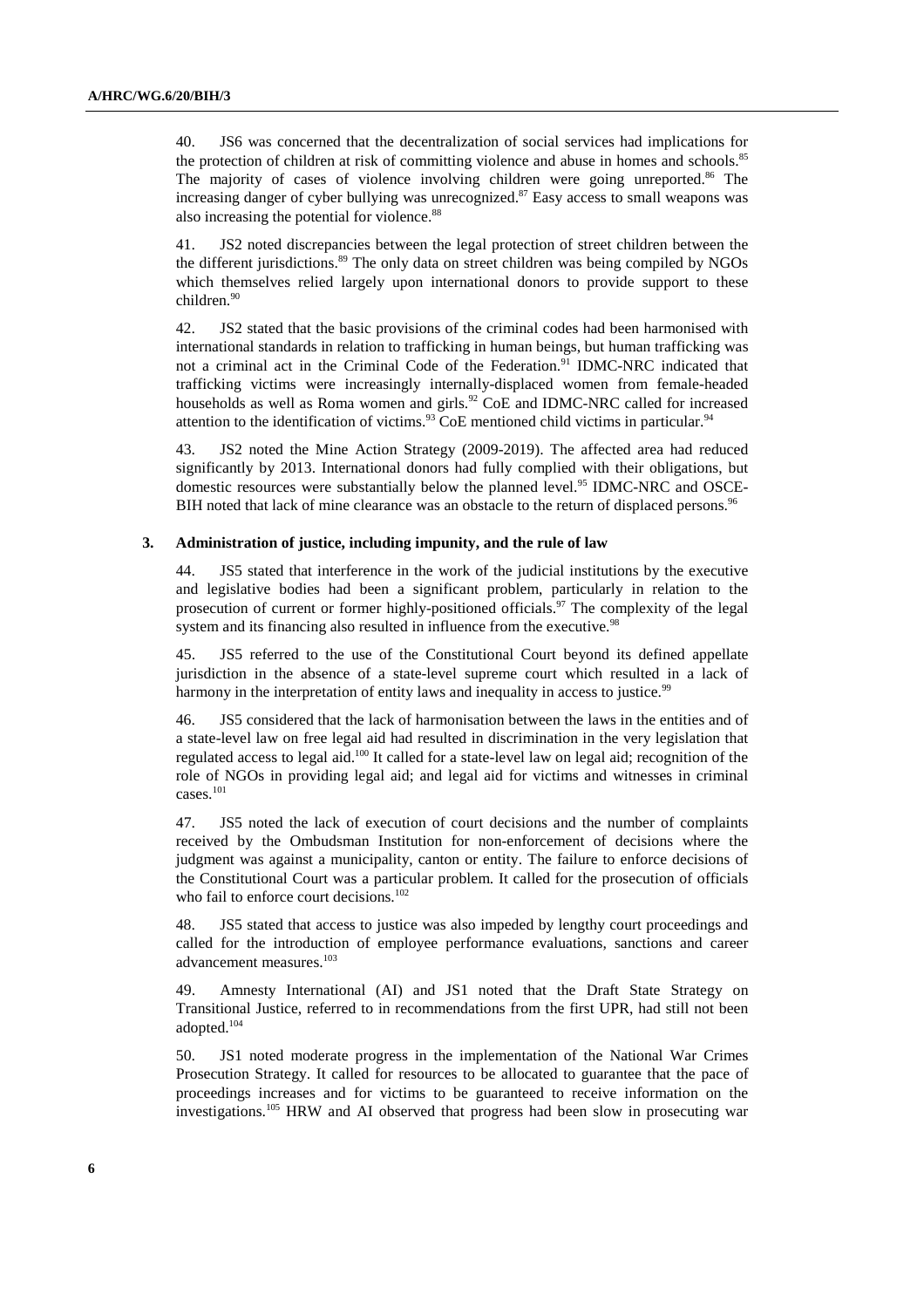crimes.106 AI noted the lack of political will and highlighted concerns relating to crimes of sexual violence in particular.<sup>107</sup> HRW recommended that the entity justice systems be equipped with adequate staff.<sup>108</sup>

51. AI stated that none of the legal and policy documents on reparations for survivors of war crimes and sexual violence initiated following the first UPR had been adopted.<sup>109</sup> JS1 called for the Programme for Improvement of the Status of Survivors of Conflict related Sexual Violence to be approved without further delay.<sup>110</sup>

52. Several submissions referred to the jurisprudence of the ECtHR and the Constitutional Court concerning the retroactive application of the 2003 Criminal Code and the imposition of penalties differing from those under the Criminal Code of the Socialist Federal Republic of Yugoslavia.<sup>111</sup> JS1 called on the authorities to ensure that those accused of crimes committed during the war, in particular of genocide, are prosecuted pursuant to the 2003 Criminal Code and that the implementation of the ECtHR judgment is not used as the basis for reopening all cases where the 2003 Criminal Code was applied.<sup>112</sup> It also called for all necessary measures to be taken to ensure the continued detention of those convicted while awaiting a new examination of their cases.<sup>113</sup> HRW noted the release of a number of defendants pending retrial in these cases. It called for the harmonization of the criminal code applied and the revisiting of verdicts to ensure timely retrials in cases where the ECtHR judgment applied. $114$  With reference to the above issue, and noting separate Government proposals to allow pardons or reduced sentences, JS1 called on the authorities to guarantee that those convicted for genocide, war crimes, and crimes against humanity do not enjoy exemption from sanctions.<sup>115</sup> It also observed that perpetrators were receiving increasingly lower sentences.<sup>116</sup> AI called for the 2003 Criminal Code to be applied in all jurisdictions when prosecuting war crimes of sexual violence. $117$ 

53. JS1 considered that the criminal framework on sexual violence, torture and enforced disappearance were inadequate at the state and entity levels and the definitions included were not in conformance with international standards and called for amendments.<sup>118</sup> AI had similar observations. $119$ 

54. IDMC-NRC stated that the vast majority of female victims of sexual and genderbased violence during the war were still awaiting justice. An unknown number remained displaced out of fear of confronting the perpetrators upon return.<sup>120</sup>

55. CoE urged improvements in the witness protection system and prompt investigation and prosecution of all reported cases of threats and intimidation of witnesses.<sup>121</sup> JS1 called for urgent enactment of the law on a witness protection programme.<sup>122</sup> It noted that witness support departments had been set up in some cantonal courts, but were dependent on donor resources.123

56. JS1 noted that parts of the 2004 Law on Missing Persons had not been implemented, including the creation of the Central Record of Missing Persons and the Fund for the Support of Relatives of Missing Persons. Its non-implementation meant that a number of related decisions of the Constitutional Court had not been implemented*.* 124 CoE recommended continuing with determination to identify about 10,000 pending cases of missing persons from the war.<sup>125</sup>

57. JS6 considered that the previous UPR recommendation on juvenile justice had only been partially implemented.<sup>126</sup> New laws in the entities had offered more opportunities to divert juveniles away from formal proceedings, but the measures were rarely used. It also called for the entities and Brčko District to create the conditions to refer cases to mediation.<sup>127</sup>

58. JS1 was concerned about the policy of "anonymization" applied in the Court of Bosnia and Herzegovina in which details (including the names of those accused, suspected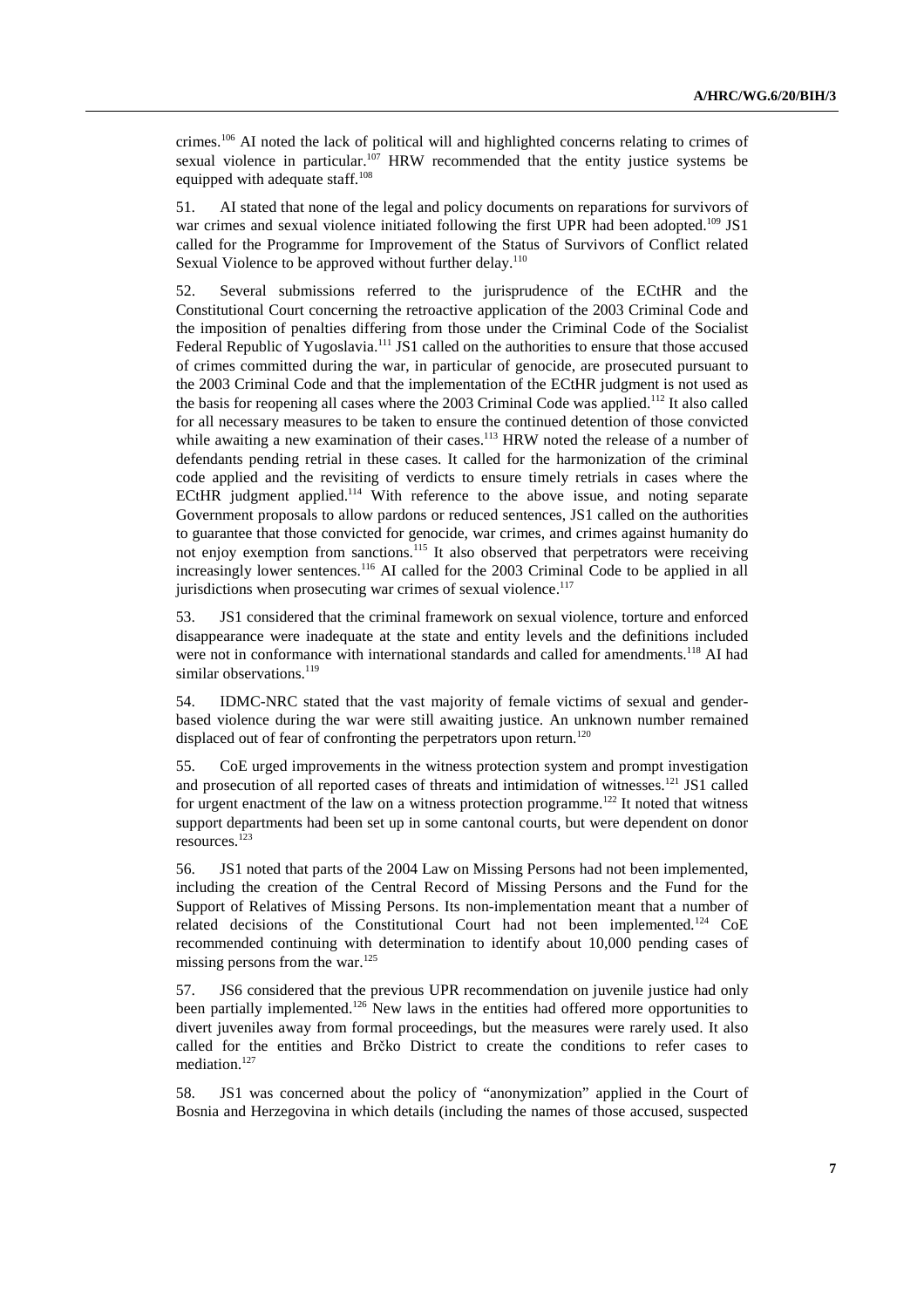of, or convicted for war crimes or the places where the crime has happened) were redacted from documents and called for the policy to be changed to enable victims to realize their right to the truth. $128$ 

59. CoE referred to the 2013 compliance report of the Group of States against Corruption (GRECO) which concluded that Bosnia and Herzegovina had satisfactorily implemented or satisfactorily dealt with only 4 of the 22 recommendations contained in its  $2011$  report.<sup>129</sup>

#### **4. Right to family life**

60. JS6 called for strategies for the de-institutionalization of childcare and reallocation budgets towards family-based care; development of services and capacities for childcare professionals and an explicit ban on placing children under three years of age in any form of residential care.<sup>130</sup>

#### **5. Freedom of religion or belief, expression, association and peaceful assembly, and right to participate in public and political life**

61. The OSCE Office for Democratic Institutions and Human Rights reported hate crimes targeting Islamic and Christian sites and symbols and physical assaults against Christians. $131$ 

62. JS2 stressed that the situation of freedom of speech, peaceful assembly and association had deteriorated since the first UPR and that human rights defenders were increasingly and more vehemently targeted by the authoritarian government.<sup>132</sup>

63. HRW documented nineteen cases of excessive use of force by police against protestors during demonstrations and in detention in February 2014 in Tuzla and Sarajevo. The protests were against layoffs, unpaid salaries and high severance pay for directors following the privatization of several large companies in Tuzla. They started there and spread nationwide.<sup>133</sup> HRW also referred to journalists who were beaten while covering the demonstrations.<sup>134</sup>

64. JS1 noted restrictions on freedom of expression and assembly in Prijedor, in particular when public commemorations of the  $20<sup>th</sup>$  anniversary of mass atrocities were formally prohibited in May 2012 and it was announced that any use of the term "genocide" when referring to the crimes committed at Omarska would be prosecuted. It referred to other incidents in Prijedor, including attacks on the offices of NGOs. No one had been prosecuted for the attacks.<sup>135</sup> JS2 referred to other incidents involving restrictions on protests in Sarajevo and in Republika Srpska.136

65. JS5 stated that the implementation of the Freedom of Access to Information Act was inconsistent with the more successful implementation at the state- than the other levels. The fees were high and there were no sanctions for the institutions which did not respond.<sup>137</sup>

66. JS2 stated that, despite legislative change in 2013, women were not equal to men in public and political life and described the low or absent representation of women as ministers and in the presidential positions. It also referred to the lack of women in the management of public companies.<sup>138</sup> OSCE-BIH recommended designing measures to increase the number of women in decision-making positions.<sup>139</sup>

67. JS4 stated that the legislation did not ensure the right of persons with disabilities to political participation. It noted segregated voting and the lack of use of assistive technologies.<sup>140</sup>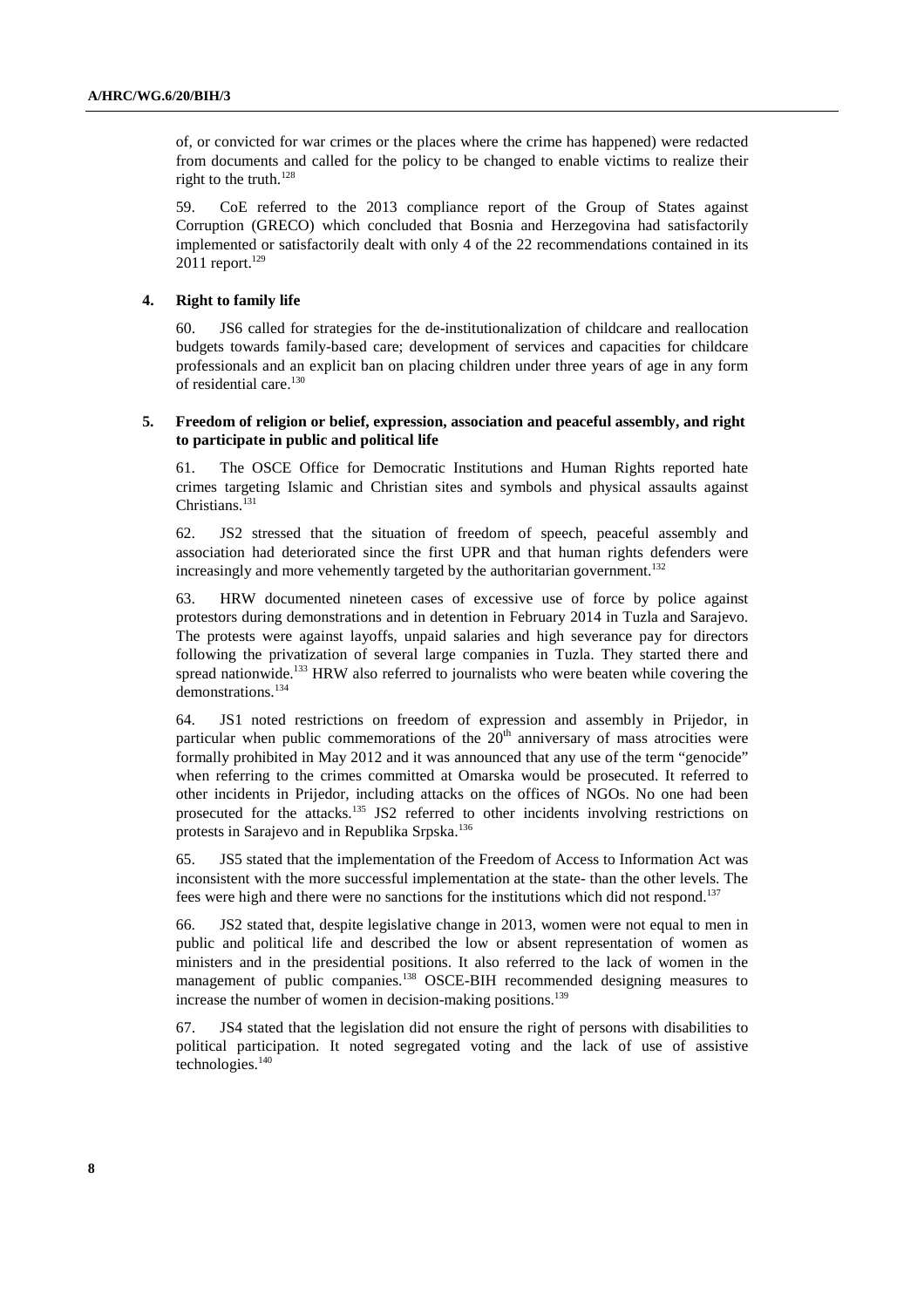#### **6. Right to work and to just and favourable conditions of work**

68. CoE mentioned the 2012 conclusion of the European Committee of Social Rights (CoE-ECSR) that it had not been established that employment policy efforts have been adequate in combatting unemployment and promoting job creation.<sup>141</sup>

69. JS2 highlighted long-standing discrimination against women in accessing the right to maternity leave and pay.<sup>142</sup> It described issues affecting women's access to employment, affordable childcare and access to complaint mechanisms in case of discrimination or sexual harassment.<sup>143</sup>

70. HRW noted that the 1991 census undercounted Roma and other national minorities with the result that they were disproportionately excluded from civil service positions.<sup>144</sup> JS2 mentioned the lack of results of activities for the advancement or the employment of Roma women.<sup>145</sup>

71. OSCE-BIH stated that lack of employment remained the main impediment to sustainable returns.<sup>146</sup>

### **7. Right to social security and to an adequate standard of living**

72. CoE mentioned the 2013 conclusion of CoE-ECSR that the duration of unemployment benefit was too short.<sup>147</sup>

73. OSCE-BIH noted that while new laws had been adopted to equate the rights to social assistance of civilian victims of the war to those of military victims, in line with the 2006 Concluding Observations of the Committee on Economic Social and Cultural Rights; differential treatment was still evident within the system.<sup>148</sup>

74. OSCE-BIH stated that the legal framework which established the social protection system focussed on the status of its beneficiaries rather than on their need. Some groups such as war veterans, families of fallen soldiers or of civilians who died or disappeared during the war were de facto privileged categories in the distribution of social assistance.<sup>149</sup> It provided further information and stated that a higher share of social benefits was reaching the richer segment of the population.<sup>150</sup>

75. OSCE-BIH stated that the pension and benefits system remained divided and disharmonized between the entities, but noted a Federation law of 2012 allowing returnees from the Republika Srpska to access pension benefits and the implementation of related judgments of the ECtHR.<sup>151</sup> IDMC-NRC noted that entitlements could be lower in the area of return if returnees moved from Republika Srpska to the Federation.<sup>152</sup>

76. IDMC-NRC highlighted the failure of the Federation to implement the ECtHR decision requiring remedies for wartime confiscation of semi-privatised military apartments.153

77. IDMC-NRC and HRW referred to the dire housing conditions of Roma refugees or IDPs who were living in informal settlements and were vulnerable to evictions.<sup>154</sup>

#### **8. Right to health**

78. The International Baby Food Action Network provided recommendations on the promotion and support of breastfeeding.<sup>155</sup>

79. JS3 stated that access to family planning was limited and not readily available to vulnerable groups or the general population and noted that women were discriminated against.<sup>156</sup> It provided recommendations on ensuring access to sexual health services and modern contraceptive methods in the entities, particularly for youth and including awareness-raising campaigns.<sup>157</sup>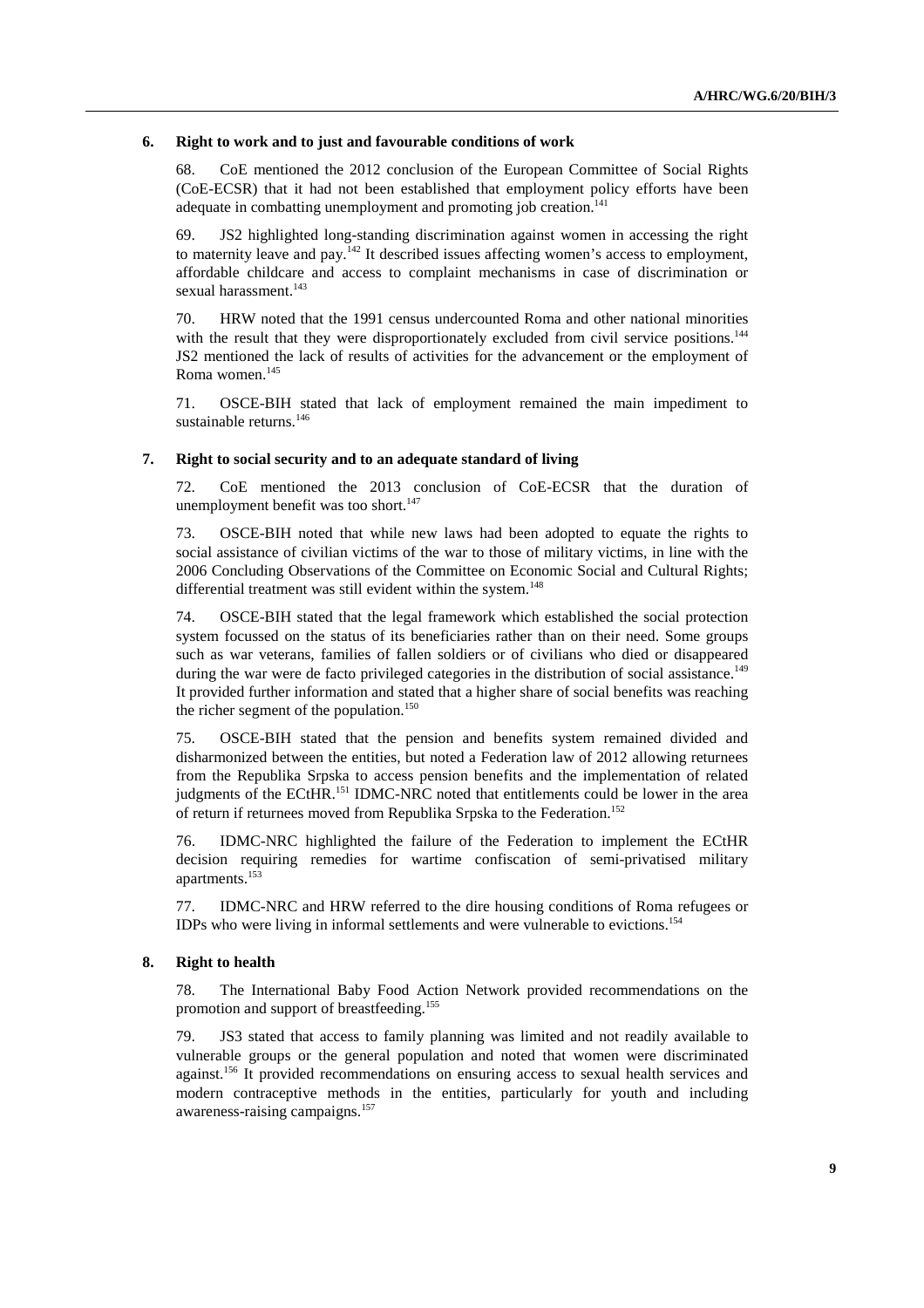80. JS3 provided recommendations on providing comprehensive sexuality education and increasing support for youth-friendly healthcare.<sup>158</sup>

#### **9. Right to education**

81. Several submissions referred to the issue of ethnic segregation and ethnic divisions within education, including the practice of "two schools under one roof", and provided recommendations on the ending of the practice and the integration of schools.159 IDMC-NRC noted that the practice had originally been intended as a temporary measure to facilitate the return of displaced persons in the minority.<sup>160</sup> MRG stated that pupils from minority communities attending unified schools often found that they could not learn their own language or be taught through a curriculum that promoted knowledge of their own culture, history and religion.<sup>161</sup>

#### **10. Persons with disabilities**

82. JS4 recommended conducting an urgent review of all current and planned legislation (including the relevant definitions) and practice to bring it into line with the Convention on the Rights of Persons with Disabilities.<sup>162</sup>

83. JS4 and JS2 noted the establishment of the National Disability Council, but there were problems with its independence, funding and effectiveness.<sup>163</sup> JS4 recommended the creation of a national action plan for persons with disabilities<sup>164</sup> and highlighted other issues including discrimination, limited employment possibilities, lack of government awarenessraising programmes, poor physical access to public facilities and lack of adaptation of services, particularly in relation to healthcare and education.<sup>165</sup> There was no automatic right to public healthcare on the basis of disability and limited guaranteed rehabilitative services. A 2011 investigation found that two-thirds of adults with disabilities lived below the poverty line. JS4 also recommended establishing a minimum income for persons with disability, taking into account the additional costs associated with their disabilities.166 The media portrayed persons with disabilities inappropriately.167 Special schools were funded, but not inclusive education and children continued to be segregated unnecessarily.<sup>168</sup>

84. JS6 was alarmed that many children with disabilities in specialized care facilities were housed alongside adults.<sup>169</sup> JS4 stated that the lack of a state-level legal framework for institutions to provide support to children with disabilities resulted in discrimination on a territorial basis.<sup>170</sup>

#### **11. Minorities**

85. JS2 stated that programmes for combatting prejudice against ethnic minorities or monitoring mechanisms had not been established.<sup>171</sup>

86. CoE highlighted the problems experienced by the Roma, including extreme poverty and marginalization compounded by prejudice and discrimination and inadequate housing. Roma children were less likely to attend or complete school. Along with other visible minorities, Roma were subject to ethnic profiling by the police.<sup>172</sup> JS2 considered that the Government's attitude to Roma had been reduced to accession to the Roma Decade and forming the Council of Roma. The latter had been inactive for nearly two years, lacked funds and was ignored, including by the Ministry for Human Rights and Refugees.<sup>173</sup> IDMC-NRC noted the action plans on Roma Housing, Employment, Healthcare and education and the accession to the Roma decade, but these initiatives had not solved the problems of Roma displaced persons.<sup>174</sup> Roma faced particular problems in property issues because of lack of documentation, discrimination or relative poverty.<sup>175</sup>

87. JS6 recommended promoting the accessibility and availability of education for the Roma children and removing barriers leading to school dropout or early marriage by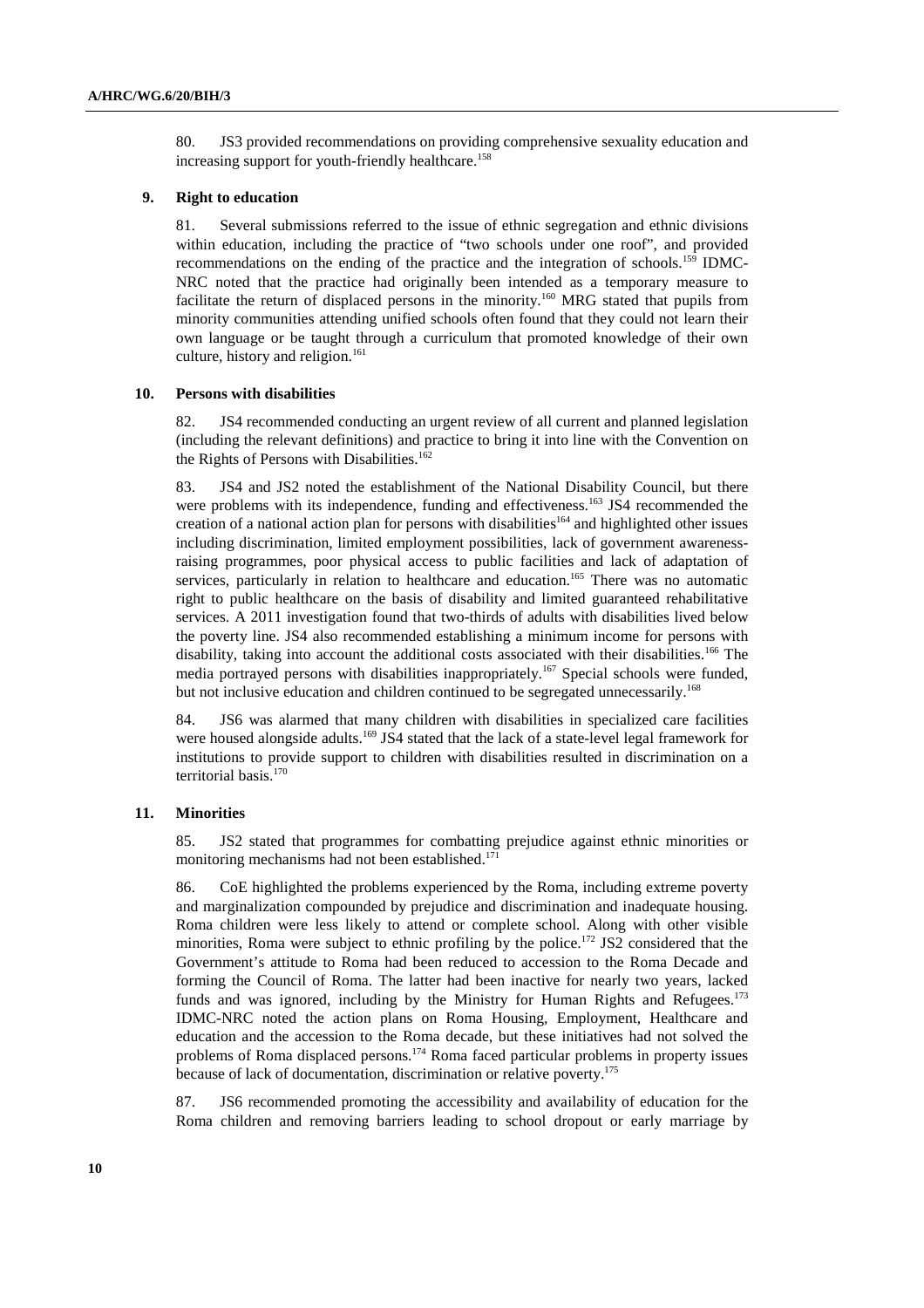addressing external factors, including poverty, by raising awareness among Roma women of human rights and other specific issues.<sup>176</sup>

#### **12. Migrants, refugees and asylum seekers**

88. Several submissions highlighted the obstacles to the sustainable return of internally displaced persons and refugees to their homes or home communities with particular reference to those returning to a situation where they would be in a minority.177 OSCE-BIH recommended that the Law on Refugees, Returnees and Displaced Persons should be amended to reflect the 2010 Revised Strategy for the Implementation of Annex VII of the Dayton Peace Agreement and ensure equal access to their rights, irrespective of their place of residence.<sup>178</sup> HRW mentioned that implementation of the 2010 strategy remained slow.<sup>179</sup> IDMC-NRC, noted that a revised law had been read in the assembly in 2013 but not adopted due to political divisions.180 Beyond housing, more resources should be devoted to their health, social protection and employment.<sup>181</sup> Many lacked access to infrastructure, including water, roads and sanitation. Many also lived in segregated, inaccessible settlements, far from employment opportunities, schools, health and emergency services. They also suffered high levels of discrimination in accessing these and other rights.<sup>182</sup> IDMC-NRC recommended a study on the situation of returnees to determine the degree to which return has been sustainable and any outstanding barriers to return.<sup>183</sup> It noted that hate crimes continued to manifest themselves in areas where displaced persons had returned and are in a post-war minority*.* 184

#### **13. Internally displaced persons**

89. IDMC-NRC stated that temporary occupation of the homes of IDPs had been a common occurrence and that the right of a temporary occupant to receive compensation or necessary expenses should not undermine or prevail over the rights of displaced persons to exercise their right to return.<sup>185</sup> It noted that there were approximately  $\overline{410}$  cases pending before the Court of Bosnia and Herzegovina with the former Commission for Real Property Claims of Displaced Persons and Refugees as respondent, but that no action had been taken since the commission's mandate expired in 2009.<sup>186</sup>

### **14. Human rights and counter-terrorism**

90. HRW stated that two men had been in detention since 2008 or 2009 under a 2008 law allowing for the indefinite detention of non-citizens on national security grounds. Neither had been charged with a crime and neither they nor their lawyers knew the reasons for their detention as the evidence was secret. It noted that a 2012 judgment of the ECtHR relating to one of them had found that his deportation should be halted and he should either be charged, found a safe third country for resettlement or released. HRW called, inter alia, for the revocation of the 2008 law.<sup>187</sup>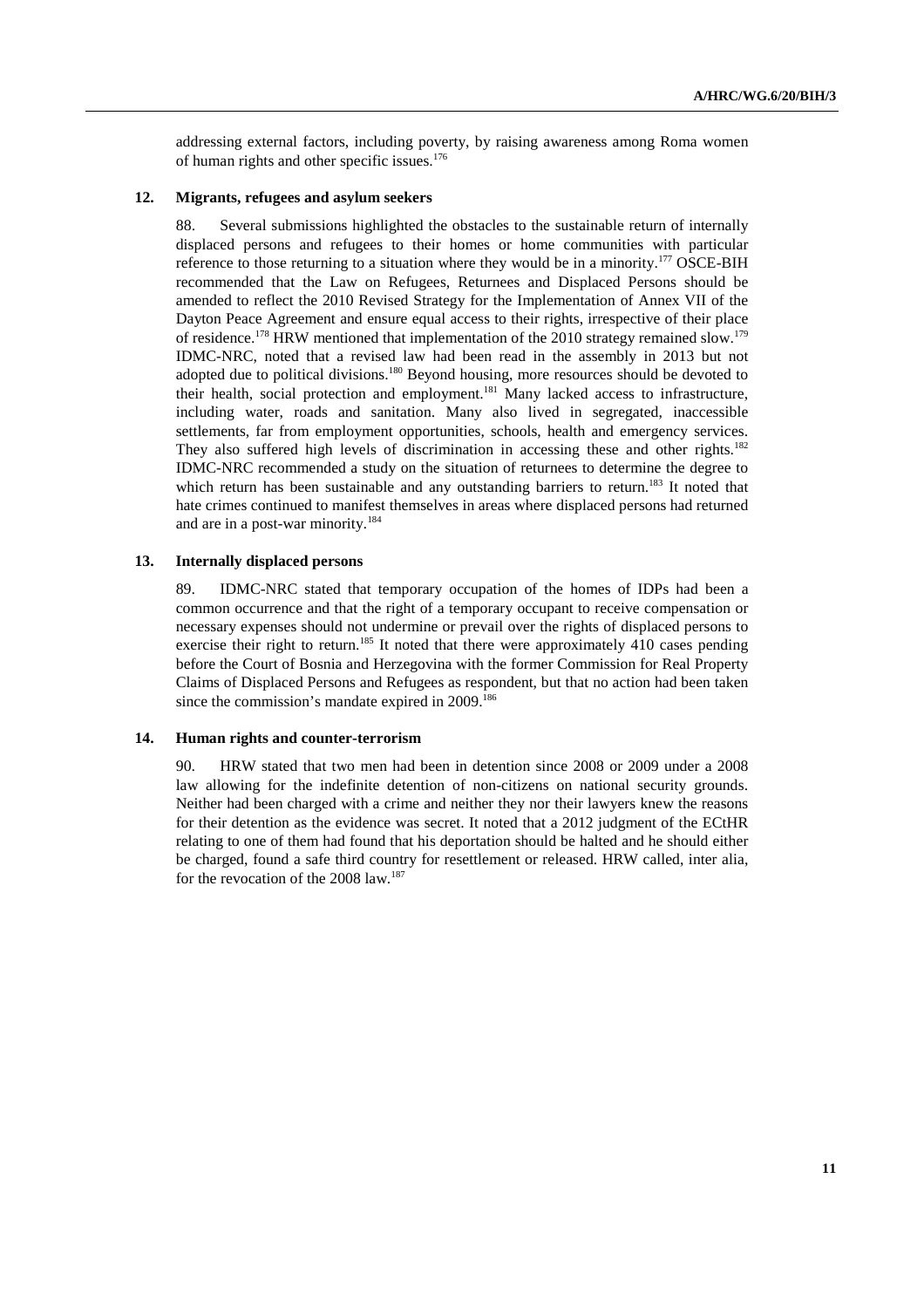### *Notes*

| original submissions are available at: www.ohchr.org. | The stakeholders listed below have contributed information for this summary; the full texts of all<br>denotes a national human rights institution with "A" status.                                                                                                            |
|-------------------------------------------------------|-------------------------------------------------------------------------------------------------------------------------------------------------------------------------------------------------------------------------------------------------------------------------------|
| Civil society                                         |                                                                                                                                                                                                                                                                               |
| Individual submissions                                |                                                                                                                                                                                                                                                                               |
| AI                                                    | Amnesty International, London (United Kingdom of Great Britain and<br>Northern Ireland);                                                                                                                                                                                      |
| <b>GIEACPC</b>                                        | Global Initiative to End All Corporal Punishment of Children, London<br>(United Kingdom of Great Britain and Northern Ireland);                                                                                                                                               |
| <b>HRW</b>                                            | Human Rights Watch, Geneva (Switzerland);                                                                                                                                                                                                                                     |
| <b>IBFAN</b>                                          | International Baby Food Action Network, Geneva (Switzerland);                                                                                                                                                                                                                 |
| <b>IDMC-NRC</b>                                       | Internal Displacement Monitoring Centre - Norwegian Refugee<br>Council, Geneva (Switzerland);                                                                                                                                                                                 |
| MRG                                                   | Minority Rights Group International, London (United Kingdom of<br>Great Britain and Northern Ireland);                                                                                                                                                                        |
| Joint submissions:                                    |                                                                                                                                                                                                                                                                               |
| JS 1                                                  | Joint submission 1, submitted by: TRIAL (Track Impunity Always),<br>Geneva (Switzerland), Association of the Concentration Camp-<br>Detainees Bosnia and Herzegovina, Sarajevo, Association of Detained<br>- Association of Camp-Detainees of Brčko District, Brčko, Union of |
|                                                       | Concentration Camp-Detainees of Sarajevo-Romanija Region,<br>Rogatica, Association of Concentration Camp-Detainees from the                                                                                                                                                   |
|                                                       | Homeland War in Vareš, Vareš, Regional Association of                                                                                                                                                                                                                         |
|                                                       | Concentration-Camp Detainees in Višegrad, Višegrad, Association of<br>Families of Killed and Missing Defenders of the Homeland War from                                                                                                                                       |
|                                                       | Bugojno Municipality, Bugojno, Association of Families of Missing<br>Persons in Ilijaš, Ilijaš, Association of Families of Missing Persons in                                                                                                                                 |
|                                                       | Kalinovik ("Istina-Kalinovik '92"), Ilidža, Sarajevo, Association of<br>Families of Missing Persons of the Sarajevo-Romanija Region,                                                                                                                                          |
|                                                       | Lukavica, East Sarajevo, Association of Relatives of Missing Persons<br>of the Vogošća Municipality, Vogošća, Association Women-Victims                                                                                                                                       |
|                                                       | of War, (Pofalići) Sarajevo - Novo Sarajevo, Croatian Association of                                                                                                                                                                                                          |
|                                                       | Concentration Camp-Detainees of Central Bosnia Canton, Busovača,<br>Association Women from Prijedor - Izvor, Prijedor, Naš Glas, Tuzla,                                                                                                                                       |
|                                                       | Bosnia and Herzegovina, Prijedor 92, Prijedor, Section of Women                                                                                                                                                                                                               |
|                                                       | Victims of War in Republika Srpska, Banja Luka, Sumejja Gerc (also<br>known as Centre for Victims of the Vojno Concentration Camp),                                                                                                                                           |
|                                                       | Mostar, Potoci, Vive Žene Tuzla, Tuzla, Women's Section of the                                                                                                                                                                                                                |
|                                                       | Concentration Camp Torture Survivors Canton Sarajevo, Saraći,                                                                                                                                                                                                                 |
|                                                       | Sarajevo (all from Bosnia and Herzegovina);                                                                                                                                                                                                                                   |
| JS2                                                   | Joint submission 2, submitted by: Helsinki Committee for Human                                                                                                                                                                                                                |
|                                                       | Rights in Bosnia and Herzegovina, Rights for All, Landmine                                                                                                                                                                                                                    |
|                                                       | Survivors Initiative, Sarajevo Open Centre, Country of Children,<br>ICVA, My Right - Empowers People with Disabilities,                                                                                                                                                       |
|                                                       | Association of Roma Women Better Future, Human Rights House                                                                                                                                                                                                                   |
|                                                       | Sarajevo, Renaissance, SGV-PR, Women for Women, ELSA,                                                                                                                                                                                                                         |
|                                                       | Impakt, HAC Woman of Trnovo, Ceterum Censeo, CIPP (All                                                                                                                                                                                                                        |
|                                                       | from Bosnia and Herzegovina);                                                                                                                                                                                                                                                 |
| JS3                                                   | Joint submission 3, submitted by: Dzenan Karic and Sexual Rights                                                                                                                                                                                                              |
|                                                       | Initiative Coalition Ottawa (Canada), comprised of: Action<br>Canada for Population and Development (ACPD), Akahatá -                                                                                                                                                         |

Equipo de Trabajo en Sexualidades y Géneros, Coalition of African Lesbians (CAL), Creating Resources for Empowerment in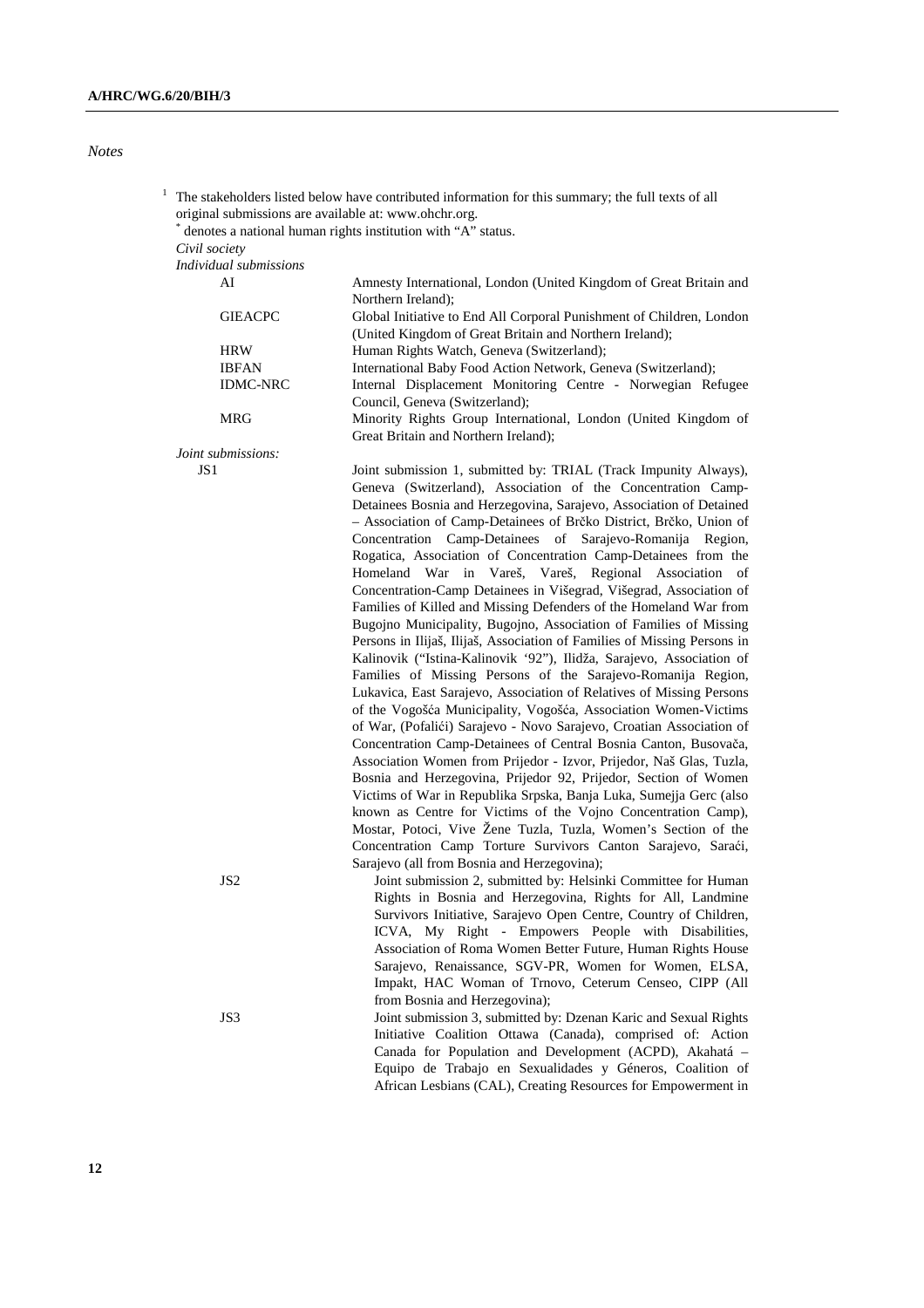| JS4<br>JS5                                | Action (CREA) (India), Federation for Women and Family<br>Planning (Poland), Egyptian Initiative for Personal Rights (EIPR);<br>Joint submission 4, submitted by MyRight, Sarajevo, (Bosnia and<br>Herzegovina), comprised of: Kolosi BN Coalition, Bijeljina,<br>Coalition from Doboj, Coalition from Tuzla, Sarajevo Canton<br>Coalition, Zajedno smo jači coalition, Herzegovina-Neretva<br>Canton (all from Bosnia and Herzegovina);<br>Joint submission 5, submitted by: Justice Network in Bosnia and<br>Herzegovina, Sarajevo (Bosnia and Herzegovina), comprised of:<br>Association for Democratic Initiatives (ADI)<br>Sarajevo,<br>Information and Legal Aid Center Zvornik, Center for<br>Investigative Reporting, Human Rights Center University of<br>Sarajevo, Helsinki Committee for Human Rights in Bosnia and<br>Herzegovina, Helsinki Committee for Human Rights in Republika<br>Srpska, Youth Initiative for Human Rights Bosnia and<br>Herzegovina, Track Impunity Always (TRIAL), Association<br>"Lawyer", Sarajevo, Association of Prosecutors the Federation of |
|-------------------------------------------|----------------------------------------------------------------------------------------------------------------------------------------------------------------------------------------------------------------------------------------------------------------------------------------------------------------------------------------------------------------------------------------------------------------------------------------------------------------------------------------------------------------------------------------------------------------------------------------------------------------------------------------------------------------------------------------------------------------------------------------------------------------------------------------------------------------------------------------------------------------------------------------------------------------------------------------------------------------------------------------------------------------------------------------------------------------------------------------|
|                                           | Bosnia and Herzegovina, Association of Legal Associates and<br>Advisors in Courts and Prosecutors' Offices in Bosnia and<br>Herzegovina, Association of Judges Bosnia and Herzegovina,<br>Association for International Law in Bosnia and Herzegovina,<br>Association of Women Judges in Bosnia and Herzegovina,<br>Women to Women Association;                                                                                                                                                                                                                                                                                                                                                                                                                                                                                                                                                                                                                                                                                                                                        |
| JS <sub>6</sub>                           | Joint submission 6, submitted by: Bosnia and Herzegovina<br>Working Group on Child Rights Protection, Sarajevo (Bosnia and<br>Herzegovina), comprised of: Hope and Homes for Children, Save<br>the Children, SOS Children's Villages, World Vision and<br>UNICEF in cooperation with the Coalition of local organizations:<br>"Stronger Voice for Children": Naša djeca, Sarajevo; Zdravo da<br>ste, Banja Luka; Fondacija lokalne demokratije, Sarajevo, Budimo<br>aktivni, Sarajevo, Naša djeca, Zenica, Budućnost, Modriča, Center<br>for Education Initiatives "Step by Step", Sarajevo, Sretni Romi,<br>Tuzla, Zemlja djece, Tuzla, Svjetionik, Prijedor, Association<br>helping persons with mental difficulties, Banja Luka, Sunce nam<br>je zajedničko, Trebinje, Child Rights Centre, Konjic; Association<br>of parents and friends of people with special needs "Sunce",<br>Mostar; VESTA Association, Tuzla (all from Bosnia and<br>Herzegovina);                                                                                                                           |
| National human rights institution:        |                                                                                                                                                                                                                                                                                                                                                                                                                                                                                                                                                                                                                                                                                                                                                                                                                                                                                                                                                                                                                                                                                        |
| Ombudsman                                 | Ombudsman Institution for Human Rights <sup>*</sup> , Sarajevo (Bosnia and<br>Herzegovina);<br>Attachments:<br>Special Report on the status of Roma in Bosnia and Herzegovina<br>(2013);                                                                                                                                                                                                                                                                                                                                                                                                                                                                                                                                                                                                                                                                                                                                                                                                                                                                                               |
| Regional intergovernmental organizations: |                                                                                                                                                                                                                                                                                                                                                                                                                                                                                                                                                                                                                                                                                                                                                                                                                                                                                                                                                                                                                                                                                        |
| CoE                                       | Council of Europe, Strasbourg (France);<br>Attachments:<br>(CoE-Commissioner)<br>Report<br>by<br>Thomas<br>Hammarberg,<br>Commissioner for Human Rights of the Council of Europe<br>Following his visit to Bosnia and Herzegovinaon 27-30 November<br>2010, Strasbourg, 29 March 2011, CommDH(2011)11;<br>(CoE-CPT(2012)) Report to the Government of Bosnia and<br>Herzegovina on the visit to Bosnia and Herzegovina carried out by<br>the European Committee for the Prevention of Torture and<br>Inhuman or Degrading Treatment or Punishment (CPT) from 5 to<br>14 April 2011, Strasbourg, 26 April 2012, CPT/Inf (2012) 15;                                                                                                                                                                                                                                                                                                                                                                                                                                                      |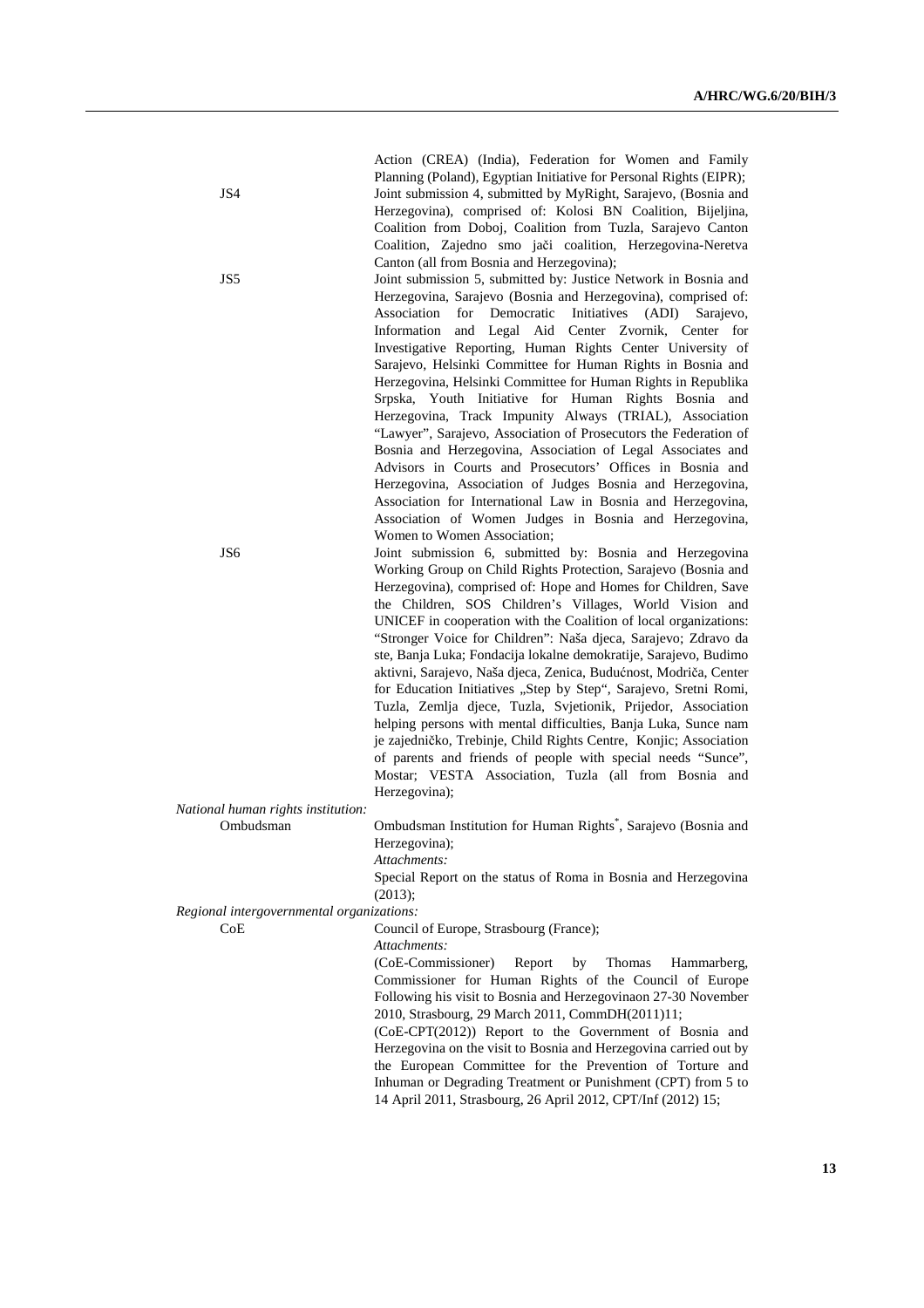(CoE-CPT(2013) Report to the Government of Bosnia and Herzegovina on the visit to Bosnia and Herzegovina carried out by the European Committee for the Prevention of Torture and Inhuman or Degrading Treatment or Punishment (CPT) from 5 to 11 December 2012, Strasbourg, 12 September 2013, CPT/Inf (2013) 25;

 (CoE-ECRI(2011) ECRI Report on Bosnia and Herzegovina (fourth monitoring cycle), Adopted on 7 December 2010, Published on 8 February 2011, (CRI(2011)2;

 (CoE-ECRI(2014)) ECRI Conclusions on the Implementation of the Recommendations in Respect of Bosnia and Herzegovina Subject to Interim Follow-Up, Adopted on 5 December 2013, (CRI(2014)4;

 (CoE-GRETA) Group of Experts on Action against Trafficking in Human Beings (GRETA) - Report concerning the implementation of the Council of Europe Convention on Action against Trafficking in Human Beings by Bosnia and Herzegovina - First evaluation round, Strasbourg, 14 May 2013, GRETA(2013)7;

 (CoE-GRECO(2011-I)) Group of States against Corruption (GRECO) - Third Evaluation Round Evaluation Report on Bosnia and Herzegovina, Incriminations (ETS 173 and 191, GPC 2) (Theme I), Adopted by GRECO at its 51st Plenary Meeting Strasbourg, 23-27 May 2011;

 (CoE-GRECO(2011-II) GRECO Third Evaluation, Round Evaluation Report on Bosnia and Herzegovina on Transparency of Party Funding (Theme II), Adopted by GRECO at its 51st Plenary Meeting Strasbourg, 23-27 May 2011;

 (CoE-GRECO(2013)) GRECO Third Evaluation Round, Compliance Report on Bosnia and Herzegovina, Adopted by GRECO at its 61st Plenary Meeting (Strasbourg, 14-18 October 2013);

 (CoE-ECSR(2011)) European Committee of Social Rights (ECSR) Conclusions 2011, (Bosnia and Herzegovina), Articles 7, 8, 16 and 17 of the Revised Charter;

 (CoE-ECSR(2012) ECSR Conclusions 2012 (Bosnia and Herzegovina), Articles 1, 9 and 20 of the Revised Charter;

 (CoE-ECSR(2013) ECSR Conclusions 2013 (Bosnia and Herzegovina), Articles 11, 12, 13,14 and 23 of the Revised Charter;

OSCE-BiH Organization for Security and Co-operation in Europe – Mission to Bosnia and Herzegovina, Sarajevo (Bosnia and Herzegovina);

OSCE-ODIHR Organization for Security and Co-operation in Europe (OSCE) – Office for Democratic Institutions and Human Rights, Warsaw (Poland);

 *Attachments:* 

 (OSCE-ODIHR (Hate Crimes)) Hate Crimes in the OSCE Region: Incidents and Responses, Annual Report for 2012;

 (OSCE-ODIHR (Roma and Sinti)) Implementation of the Action Plan on Improving the Situation of Roma and Sinti within the OSCE Area, Status Report 2013.

<sup>2</sup> Ombudsman, p. 1. See also, A/HRC/14/16, paras. 90.1-90.125 and A/HRC/14/16/Add.1.

<sup>3</sup> Ombudsman, p. 9. See also, JS2, p. 9; A/HRC/14/16, para. 90.6 and A/HRC/14/16/Add.1, p. 3.

4 Ombudsman, p. 1.

<sup>5</sup> Ombudsman, p. 1. See also A/HRC/14/16, para. 90.17 and A/HRC/14/16/Add.1, p. 4.

<sup>6</sup> Ombudsman, p. 2. See also, p. 5; A/HRC/14/16, para. 90.19 and A/HRC/14/16/Add.1, p. 6.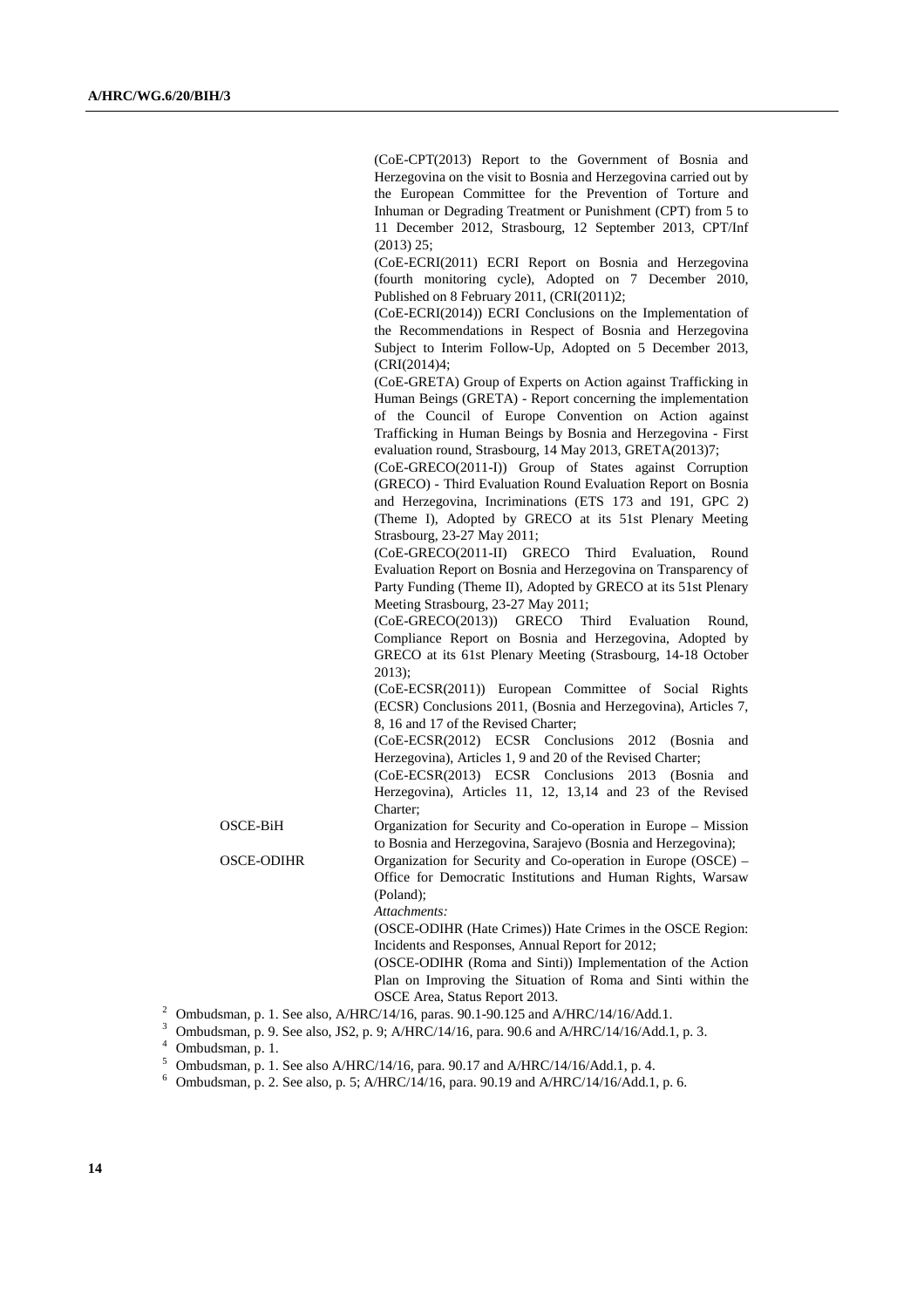- <sup>7</sup> Ombudsman, p. 1. See also, JS5, p. 12; OSCE-BIH, pp. 4-5; A/HRC/14/16, paras. 90.9-90.13; and A/HRC/14/16/Add.1. p. 5.
- Ombudsman, p. 2.
- 9 Ombudsman, p. 2.
- $10$  Ombudsman, p. 3.
- $11$  Ombudsman, p. 3.
- $12$  Ombudsman, p. 6.
- 13 Ombudsman, p. 4.
- <sup>14</sup> Ombudsman, pp. 3-4.
- 15 Ombudsman, p. 6.
- 16 Ombudsman, p. 6.
- 17 Ombudsman, p. 4.
- 18 Ombudsman, p. 5.
- <sup>19</sup> Ombudsman, p. 4. See also, AI, p. 1 and 3-4; A/HRC/14/16, paras. 90.67-90.68; and A/HRC/14/16/Add.1, p. 8. 20 Ombudsman, p. 4.
- 
- <sup>21</sup> Ombudsman, p. 5. See also, AI, pp. 1, 3 and 5; A/HRC/14/16, para. 90.68; and A/HRC/14/16/Add.1,
- p. 8. 22 Ombudsman, p. 4. See also, A/HRC/14/16, para. 90.77 and A/HRC/14/16/Add.1, p. 7.
- $23$  Ombudsman, p. 4.
- <sup>24</sup> Ombudsman, p. 3. See also, JS2, p. 4 and OSCE-BIH, p. 2.
- $25$  Ombudsman, p. 3.
- 26 Ombudsman, p. 9.
- $27$  Ombudsman, p. 5.
- 28 Ombudsman, p. 5.
- $29$  Ombudsman, p. 6. See also, JS5 p. 3.
- <sup>30</sup> Ombudsman, pp. 6 and 9. See also, JS5, p.11; A/HRC/14/16, paras. 90.86-90.97; and A/HRC/14/16/Add.1, p. 9.
- $31$  Ombudsman, p. 9. See also, p. 6.
- 32 Ombudsman, p. 9.
- <sup>33</sup> Ombudsman, p. 6-7. See also, JS2, p. 3 and OSCE-BIH, p. 2.
- $34$  Ombudsman, p. 7.
- $35$  Ombudsman, p. 7.
- 36 Ombudsman, p. 7.
- $37$  Ombudsman, p. 7.
- 38 Ombudsman, p. 7.
- 39 Ombudsman, p. 8.
- 40 Ombudsman, p. 7.
- <sup>41</sup> Ombudsman, p. 8. See also, Ombudsman, Special Report on the Situation of Roma in Bosnia and Herzegovina, CoE, pp. 3 and 6; HRW, pp. 1-2; and OSCE-ODIHR (Roma and Sinti). 42 Ombudsman, p. 8.
- 
- 43 JS6, para. 10.
- $44$  JS2 p.10.
- 45 MRG, pp. 2- 4, 6 and 7, JS5 p. 7; HRW, p. 1-2; JS2, p. 6; OSCE-BIH, p. 1; OSCE-ODIHR, p. 2; IDMC, p. 4; and CoE, pp. 5-6. See also, Ombudsman, p. 2; A/HRC/14/16, paras. 90.31 and 90.98- 90.102; and A/HRC/14/16/Add.1, pp. 4 and 9. 46 MRG, pp, 2-4 and 7.
- 
- $47$  IDMC-NRC, p. 4. See also, MRG, p. 3.
- 48 JS6, p.3, See also, JS2, p. 9 and Ombudsman, p. 9.
- $^{49}$  JS2, p.1. See also, Ombudsman, p. 9.
- 50 JS5, p. 2.
- $51$  JS6, p. 2.
- $52$  JS2, p. 6.
- 53 MRG, p, 5.
- $54$  OSCE-BIH, p. 5. See also, MRG, pp. 5 and 7.
- 55 JS2, p. 2.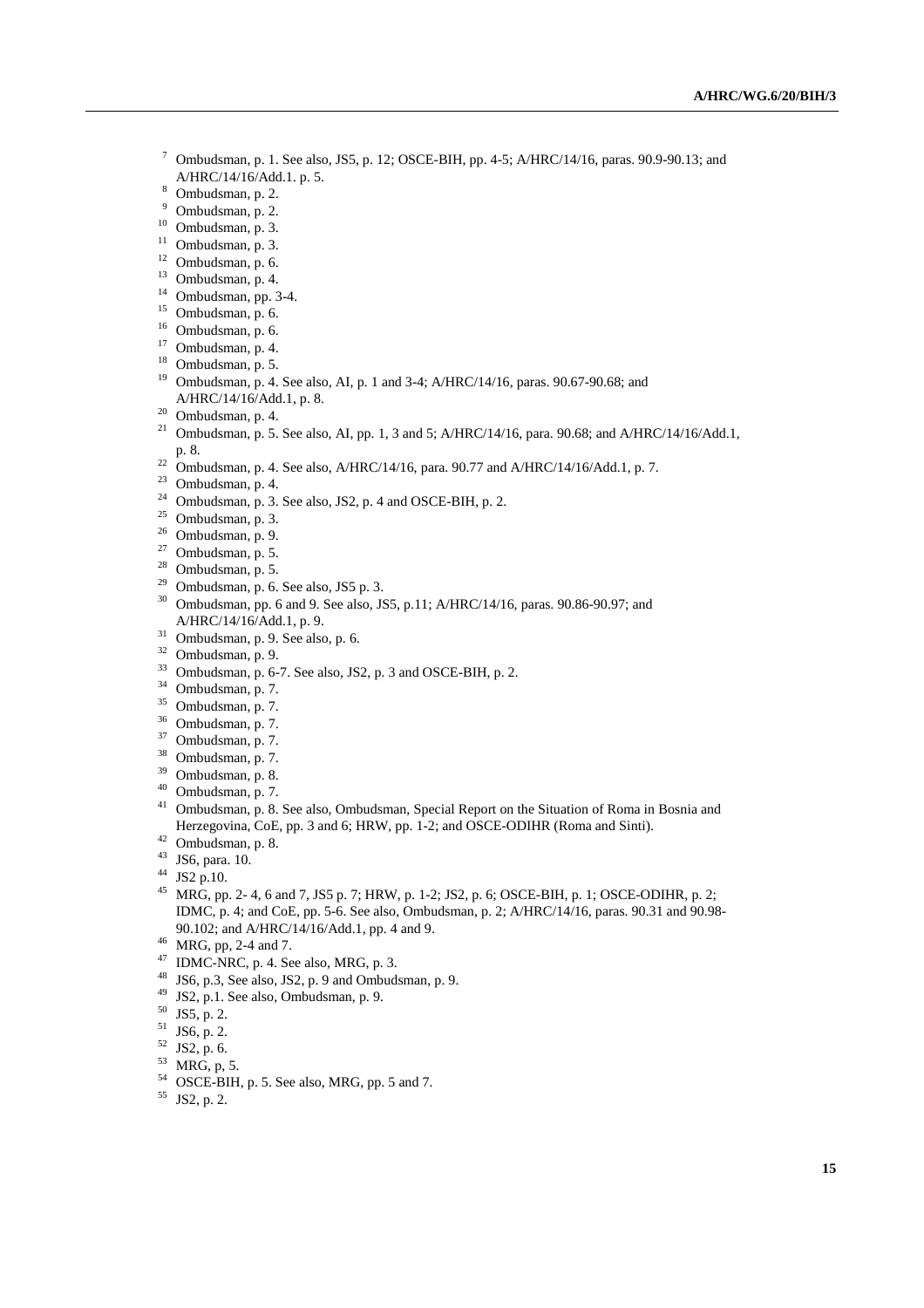- 56 JS1, p.5.
- $57$  OSCE-BIH, p. 1.
- 58 JS2, p. 6. See also, JS5, p. 6.
- 59 JS5, pp. 5-6; OSCE-BIH, p. 1; MRG, p. 4. See also, A/HRC/14/16, para. 90.31; and A/HRC/14/16/Add.1, p. 4. 60 MRG, p. 4.
- 
- 61 MRG, pp. 4-5. See also, JS5, p. 6 and CoE-ECRI (2014), pp. 5.
- 62 MRG, pp. 4-5.
- 63 JS5, p. 6.
- 64 OSCE-BIH, p. 1.
- <sup>65</sup> JS4, p. 2, See also, IRHCR, p. 5 and A/HRC/14/16, paras. 90.32 and 90.45; and A/HRC/14/16/Add.1, p. 4. 66 JS5, p. 7. See also, A/HRC/14/16, paras. 90.34 and 90.48-90.51; and A/HRC/14/16/Add.1, pp. 5-6.
- 
- $67$  OSCE-BIH, p. 2.
- 68 JS2, pp. 2-3.
- <sup>69</sup> HRW p. 5. See also, OSCE-ODIHR, p. 7, JS2, p.6; A/HRC/14/16, paras. 90.34 and 90.49; and A/HRC/14/16/Add.1, p. 5.
- <sup>70</sup> JS2, p.7. See also, HRW p. 5; Ombudsman, p. 3; CoE, p. 4 and CoE-Commissioner, pp.12-13 and 15.
- $71$  JS5, p. 7.
- <sup>72</sup> CoE, pp. 1-2. See also, CoE-CPT(2012); CoE-CPT(2013); and HRW, pp. 4-5.
- $73$  CoE, p. 1. See also, CoE-CPT(2012).
- $74$  CoE, p. 2. See also, CoE-CPT(2012).
- $75$  CoE, p. 1. See also, CoE-CPT(2012).
- 76 OSCE-BIH, p. 2. See also, Ombudsman, p. 3.
- 77 JS2, p. 4.
- $78$  JS2, p. 4.
- 79 JS2, p. 4.
- $80$  JS2, pp. 4-5.
- $81$  JS2, p. 10.
- <sup>82</sup> JS6, para. 18. See also, JS2, p. 10. See also, A/HRC/14/16, paras. 90.27, 90.61 and 90.75; and A/HRC/14/16/Add.1, pp. 5-7. 83 JS2, p. 9.
- 
- 84 GIEACPC, pp. 2-4. See also, JS6, pp. 3-4; Ombudsman, p. 9, CoE; p. 10 and CoE-ECSR (2011), p.
- 22. 85 JS6, para 21. See also, p. 3.
- 86 JS6, pp. 3-4.
- 87 JS6, p. 4.
- 88 JS6, p. 3.
- 89 JS2, p. 10.
- $90$  JS1, p. 10.
- 91 JS2, p. 9.
- $92$  IDMC-NRC, p. 6. See also, CoE, p. 8 and CoE-GRETA, pp. 7, 10 and 22.
- $93$  CoE, p. 8 and IDMC-NRC, p. 7.
- $94$  CoE, p. 8, See also, CoE-GRETA, p. 22.
- 95 JS2, pp. 8-9.
- $96$  IDMC-NRC, p. 5 and OSCE-BIH, p. 4.
- <sup>97</sup> JS5, p. 8, See also, JS2, p. 1; CoE, p. 4; CoE-Commissioner, p. 33; A/HRC/14/16, paras. 90.76 and 90.81; and A/HRC/14/16/Add.1, p. 6.<br><sup>98</sup> JS5, p. 8.<br><sup>99</sup> JS5, p. 4.
- 
- 
- 
- 
- 
- 
- <sup>100</sup> JS5, pp. 4-5.<br><sup>101</sup> JS5, p. 5.<br><sup>102</sup> JS5, p. 8.<br><sup>103</sup> JS5, pp. 3-4.<br><sup>104</sup> AI, pp. 2 and 4; JS1, p. 4. See also, Ombudsman, p. 4; A/HRC/14/16, para. 90.77; and A/HRC/14/16/Add.1, p. 7.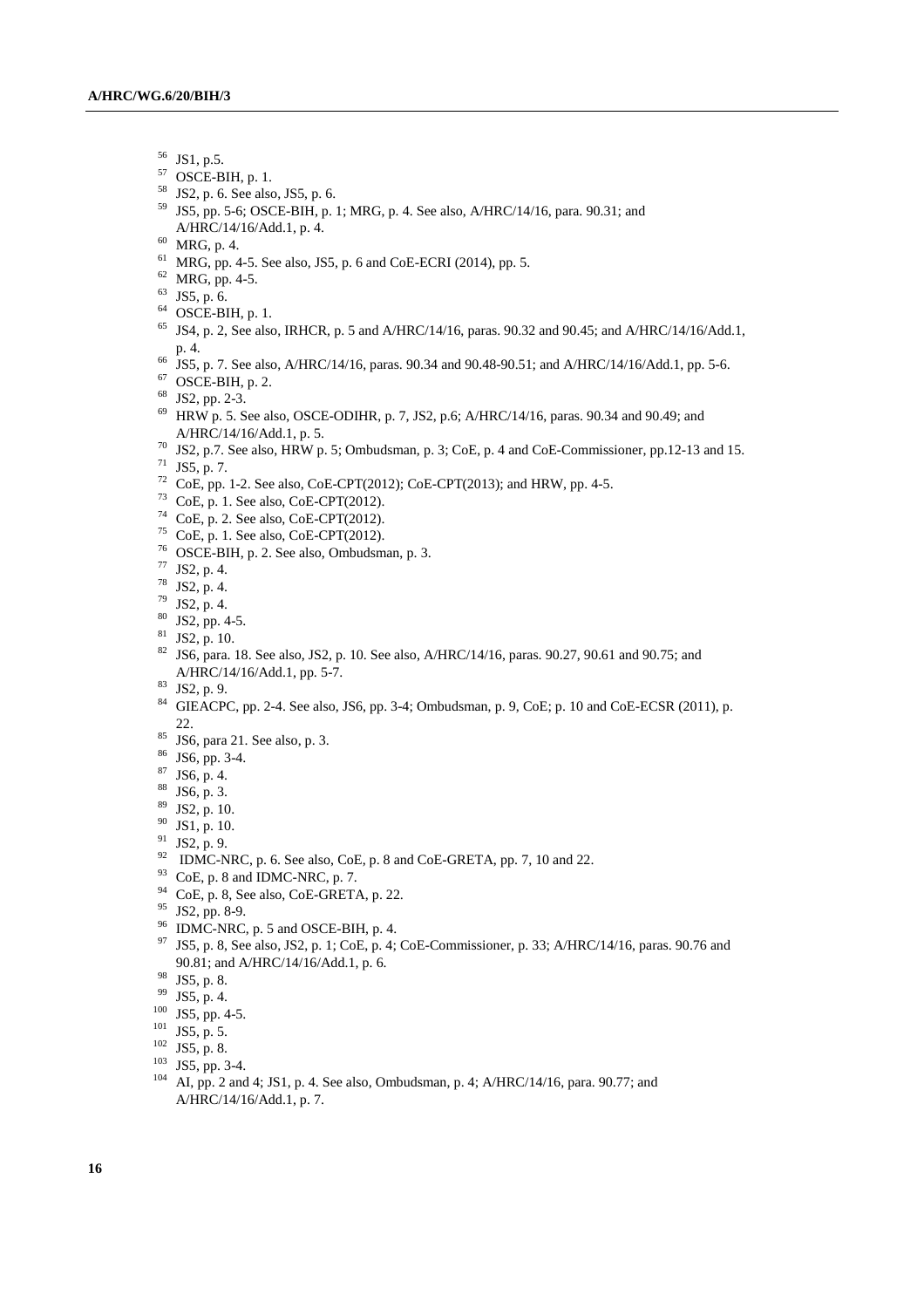- 
- 
- 
- 
- 
- 
- <sup>105</sup> JS1, p. 3. See also, A/HRC/14/16, para. 90.77 and A/HRC/14/16/Add.1, p. 7.<br><sup>106</sup> HRW, p. 3 and AI, pp. 1-2.<br><sup>107</sup> AI, pp. 1-2.<br><sup>107</sup> AI, pp. 1-2.<br><sup>109</sup> HRW, p. 3; AI, p. 2. See also, CoE, p. 3 and CoE-Commissioner, and Herzegovina), p. 5.<br>
<sup>112</sup> ISI, p. 12.<br>
<sup>113</sup> ISI, p. 11-12. See also, CoE, (Case of Maktouf and Damjanovic v. Bosnia and Herzegovina), p. 5.<br>
<sup>114</sup> HRW, p. 3-4.<br>
<sup>114</sup> HRW, p. 3-4.<br>
<sup>116</sup> ISI, p. 12-13. See also, p. 5
- 
- 
- 
- 
- 
- 
- 
- 
- 
- 
- 
- 
- 
- 
- 
- 
- 
- A/HRC/14/16/Add.1, p. 7.<br>
<sup>130</sup> JS6, pp. 5-6. See also, A/HRC/14/16, para. 90.29; and A/HRC/14/16/Add.1, p. 5.<br>
<sup>131</sup> OSCE-ODIHR, p. 4. See also, OSCE-ODIHR (Hate Crimes); JS5, pp. 9-10; A/HRC/14/16, para. 85;
- 
- 
- 
- 
- 
- 
- 
- 
- 
- 
- 
- 
- 
- 
- 
- 
- 
- 
- 
- 
- 
- 
- 
- 
- and A/HRC/14/16/Add.1, p. 8.<br>
<sup>132</sup> IS2, p. 1.<br>
<sup>132</sup> IS2, p. 1.<br>
<sup>133</sup> IRW, pp. 4-5.<br>
<sup>134</sup> HRW, p. 5. See also, A/HRC/14/16, paras. 90.86-90.87; and A/HRC/14/16/Add.1, p. 9.<br>
<sup>133</sup> IS1, pp. 6-7.<br>
<sup>136</sup> IS2, pp. 6-7.<br>
<sup>1</sup> ODIHR(Roma and Sinti), pp. 31-32 and 55. 155 IBFAN, pp. 1-2. 156 JS3, pp. 4-5. See also, A/HRC/14/16, para. 90.106.
- 
-